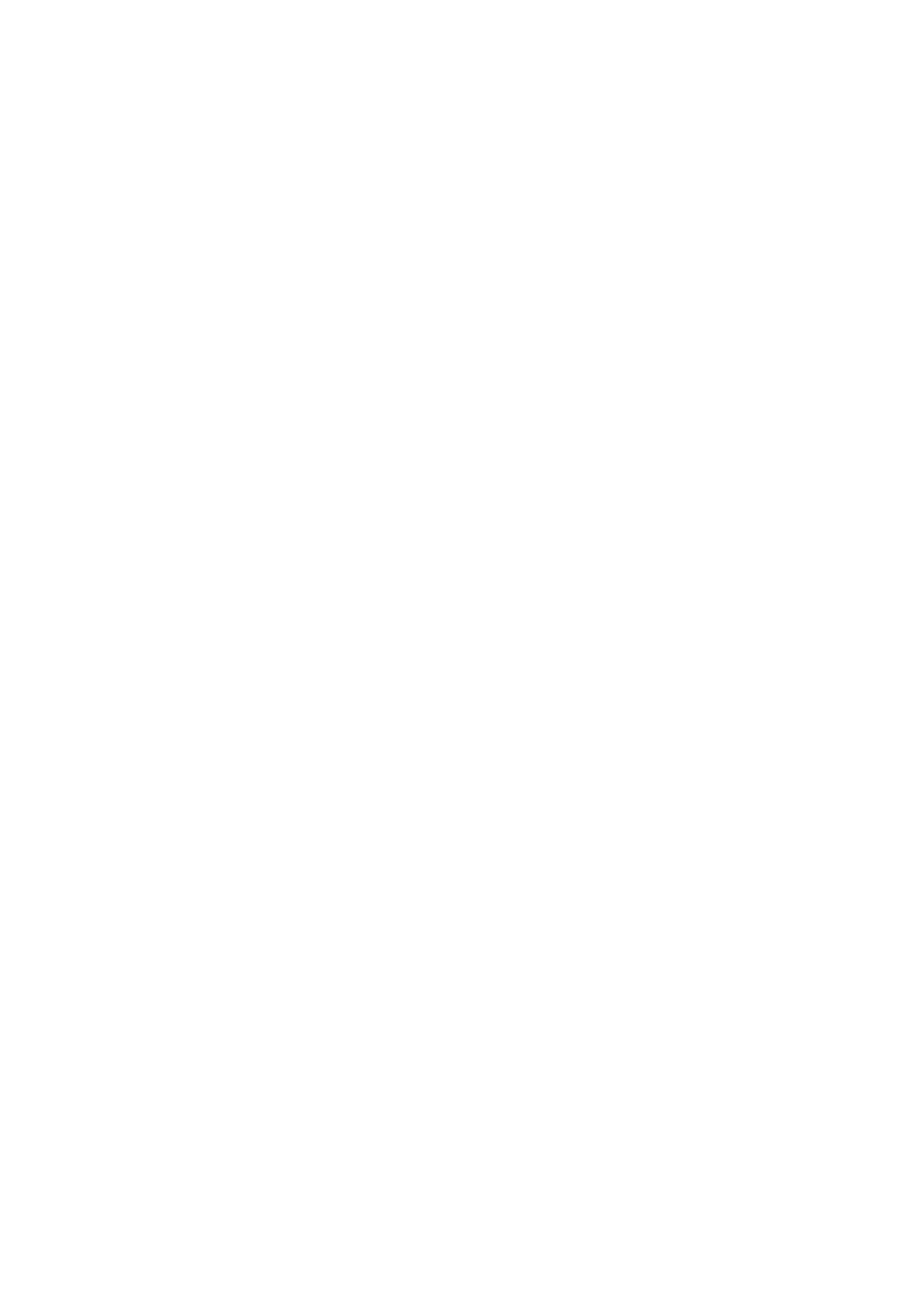# **Malaysian Economy in Three Crises**

Prema-chandra Athukorala Arndt-Corden Department of Economics Crawford School of Economics and Government The College of Asia and the Pacific The Australian National University

## **Corresponding Address** :

Prema-chandra Athukorala Arndt-Corden Department of Economics Crawford School of Economics and Government College of Asia and the Pacific Coombs Building 9 The Australian National University Canberra ACT 0200

Email: Prema-chandra.Athukorala@anu.edu.au

### **October 2010 Working paper No. 2010/12**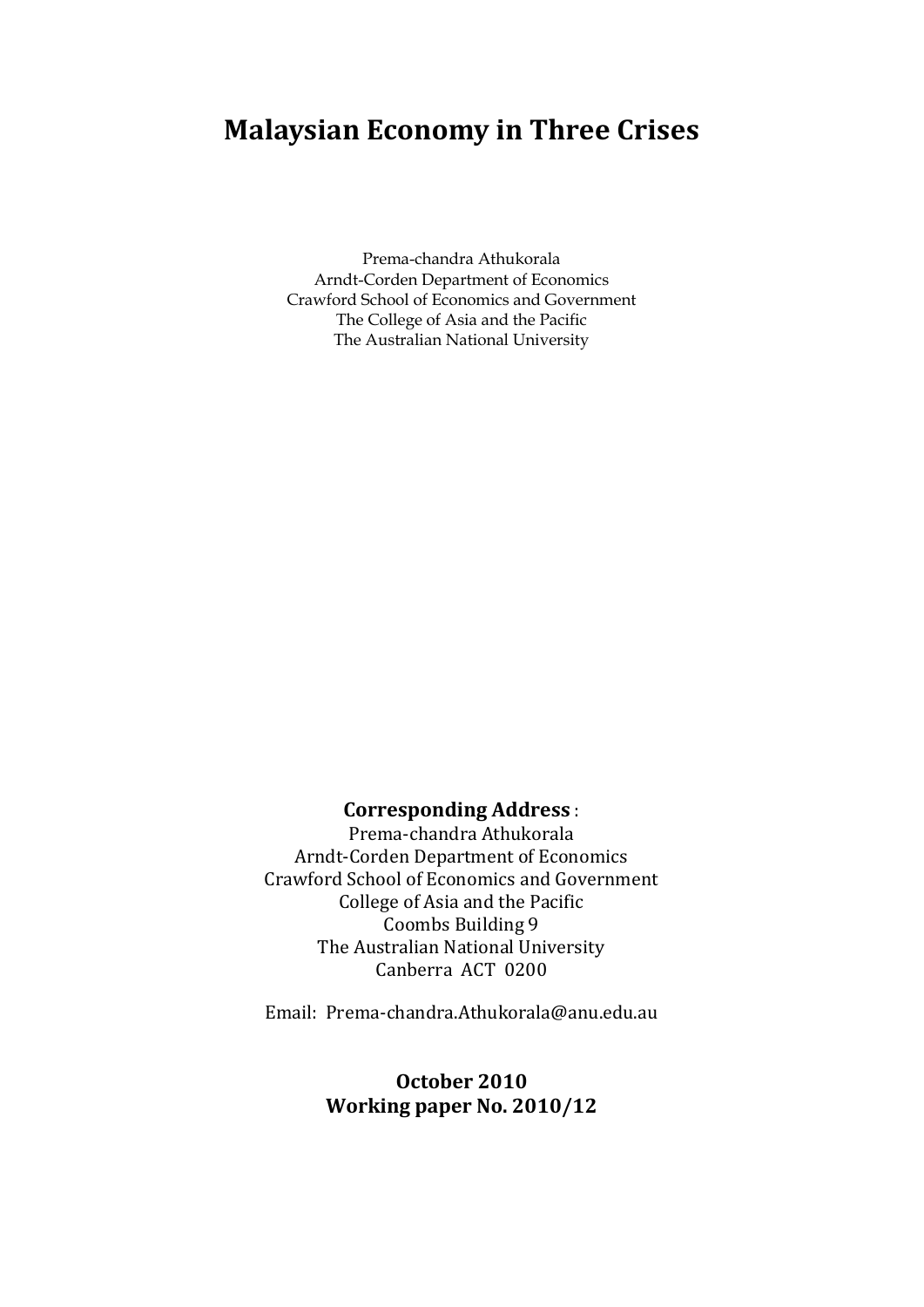This Working Paper series provides a vehicle for preliminary circulation of research results in the fields of economic development and international trade. The series is intended to stimulate discussion and critical comment. Staff and visitors in any part of the Australian National University are encouraged to contribute. To facilitate prompt distribution, papers are screened, but not formally refereed.

**Copies may be obtained from WWW Site<http://rspas.anu.edu.au/economics/publications.php>**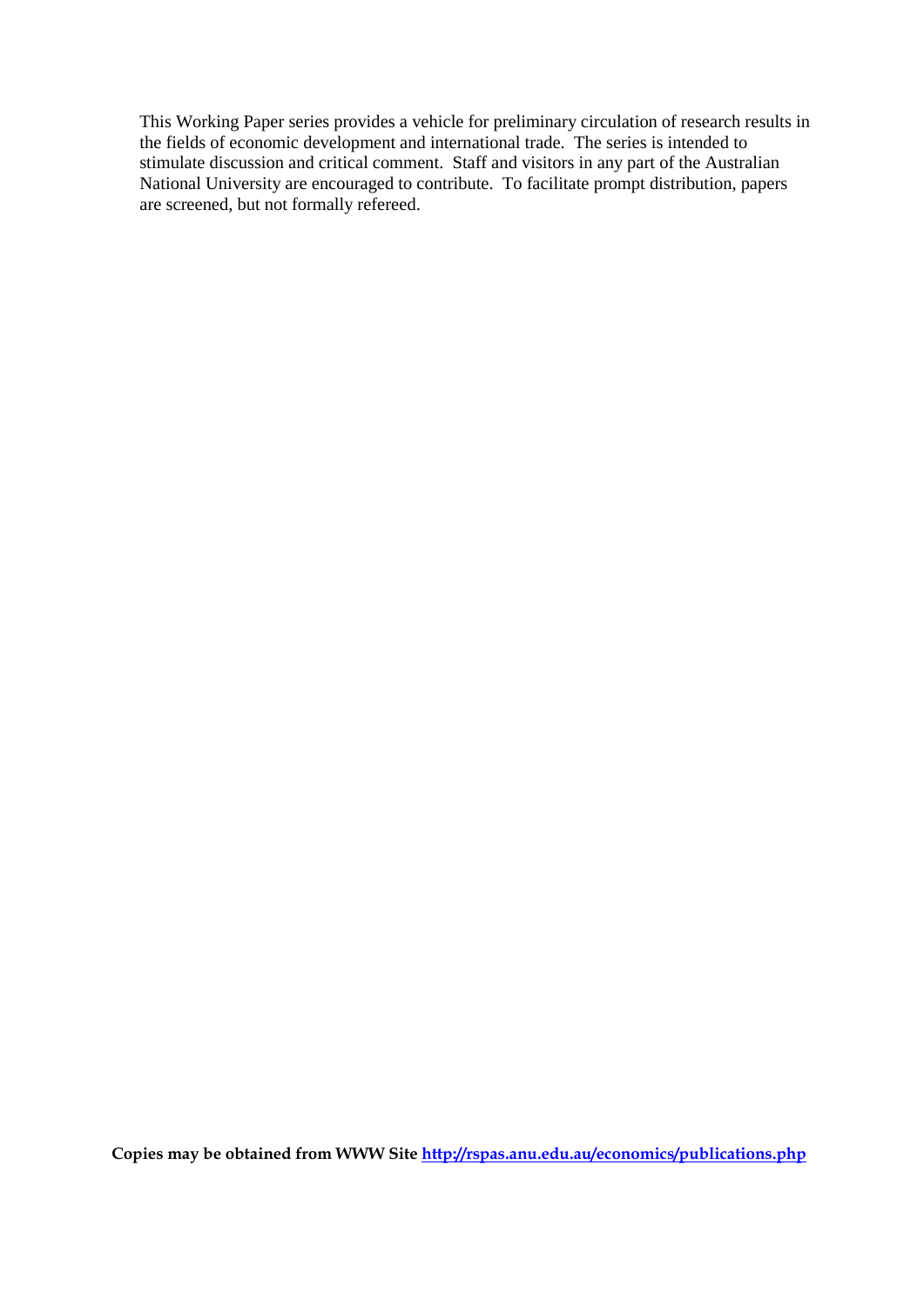# **Malaysian Economy in Three Crises**

*Prema-chandra Athukorala*

Arndt-Corden Department of Economics Crawford School of Economics and Government Collage of Asia and The Pacific Australian National University [Prema-chandra.athukorala@anu.edu.au](mailto:Prema-chandra.athukorala@anu.edu.au)

#### **Abstract**

This paper examines macroeconomic experiences and policies of Malaysia with emphasis on the three major crisis episodes during the post independence era. It probes the nature and origin of the macroeconomic shocks and the institutional and ideological influences on policy formulation and the responses of economic agents, placing the three episodes in their historical, economic and political contexts. It is argued that fiscal profligacy was the root cause of Malaysia's vulnerability to the 'commodity shock' in the mid-1980s and the Asian Financial crisis (1997-8), and the impact of the global financial crisis of 2008 on the Malaysian economy would have been much more severe if it were not for the macroeconomic discipline *imposed* on the Malaysian authorities by the Asian financial crisis.

**Key Words**: Malaysia, macroeconomic policy, global financial crisis

**JEL Codes**: E65, F41, O53,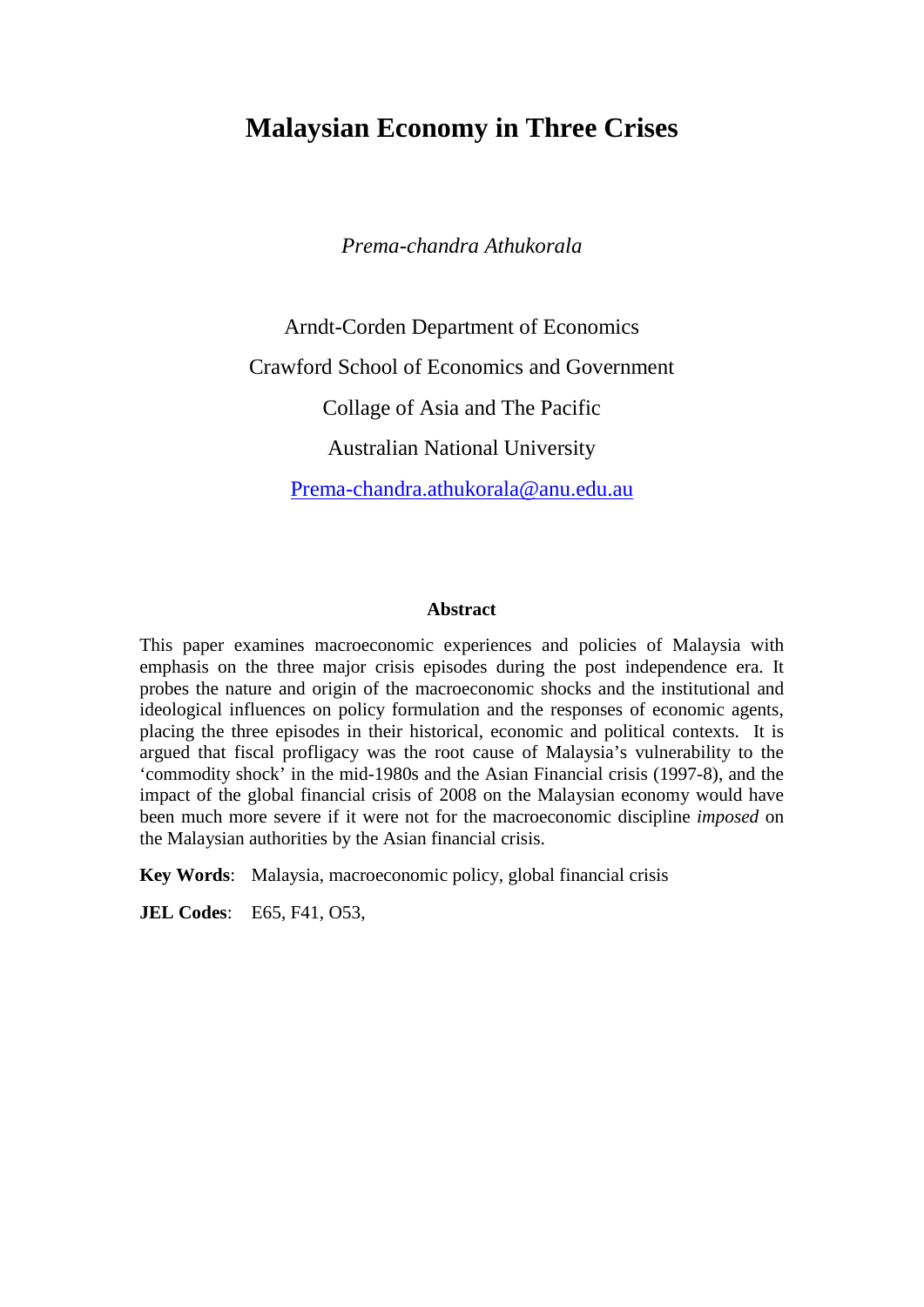### Malaysian Economy in Three Crises

The purpose of this paper is to analyse macroeconomic policies and experiences of post-independence Malaysia, with emphasis on three sub-periods (1985-6, 1997-8 and 2008- ) during which the economy was subjected to major shocks. For each 'crisis episode', we examine sources of vulnerability to the external shock, domestic economic impact, policy responses and the recovery process. The three episodes show striking contrasts in terms of the nature and origin of the shocks, policy responses, and the global economic environment that underpinned the recovery process. Therefore, a comparative study of origins of and policy responses to these crises holds lessons which have broad relevance for macroeconomic policy making in Malaysia and other developing countries.

The first three sections of the paper examine each of the three crisis episodes in turn, focusing on the nature and origin of the shocks, the policy responses and their immediate effects. In examining policy responses, particular emphasis is placed on why those, rather than alternative policies, were adopted. This involves an analysis of political economy factors as well as an appreciation of the perceptions and expectations held by policy makers and private agents as they confronted actual and/or potential crisis situations. In the final section the key findings of the study are summarized and the policy implications are discussed.

Our findings run counter to the general inference coming from comparative country studies (which simply focused on the average picture pertaining to the entire period under study) that Malaysia had maintained a stellar record of macroeconomic management.<sup>[1](#page-5-0)</sup> The periods leading up to both the mid-1980s crisis and the Asian financial crises (1997-8) provide evidence of a clear departure from the British tradition of fiscal prudence. Macroeconomic excesses propelled by the socio-political agenda of NEP, was a key factor in the country's vulnerability to the external shocks

<span id="page-5-0"></span><sup>&</sup>lt;sup>1</sup> See, for instance, Alisdaire Bowie and Danny Unger, *The Politics of Open Economies*: *Indonesia, Malaysia, the Philippines and Thailand* (Cambridge: Cambridge University Press, 1997) and W. Max Corden, *Pragmatic Orthodoxy: Macroeconomic Policies in Seven East Asian Economies* (San Francisco: International Center for Economic Growth, 1996).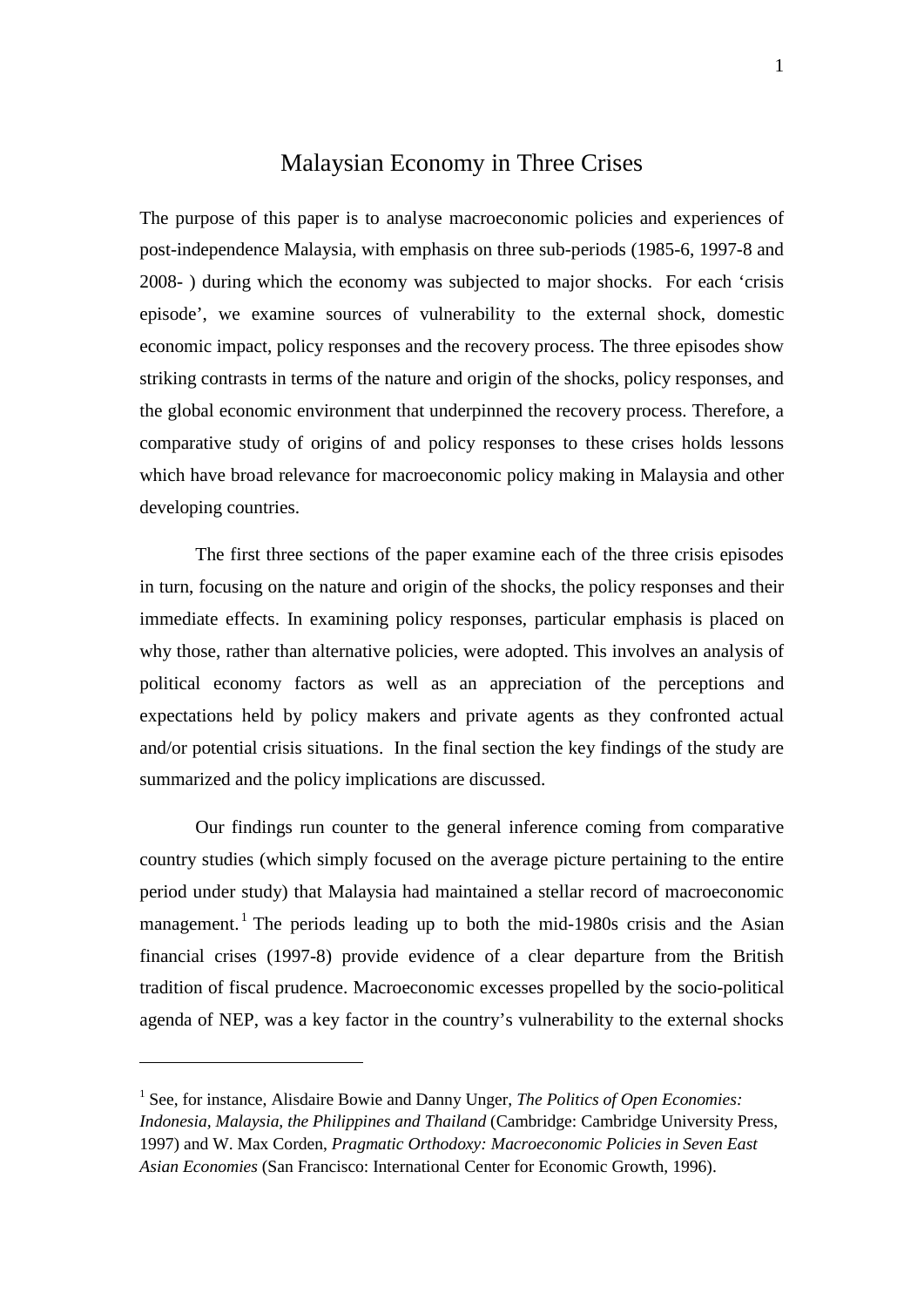in both cases. Put simply, Malaysia was not an innocent victim of external shocks. The impact of the global financial crisis of 2008 on the Malaysian economy would have been much more severe if it were not for the macroeconomic discipline *imposed* on the Malaysian authorities by the Asian financial crisis.

#### **Commodity Shock 1985-86**

Macroeconomic policy in Malaysia during the first decade after independence was a continuation of the British tradition of fiscal prudence: government expenditure was generally kept within the confines of domestic revenue expansion. However, the New Economic Policy (NEP) launched in 1971 marked the beginning of a new era of macroeconomic activism. $2$  To achieve the NEP's redistributive goals, the government embarked on a wide-ranging investment campaign which involved establishing numerous new public corporations, extending the range of operations of many established in the 1960s, and launching a number of rural development schemes. Thus, in a clear departure from the macroeconomic policy orthodoxy, Malaysia rapidly became a high deficit country during the ensuing one-and-a- half decades.

The NEP-propelled economic activism entered a new phase in the early 1980s. In November 1980, the Minister of Trade and Industry Dr Mahathir Mohamad (who became Prime Minister a year later) announced a state-sponsored heavy industry project with the stated objective of 'strengthening the foundation of the manufacturing sector'.<sup>[3](#page-6-1)</sup> In November 1980, the Heavy Industries Corporation of Malaysia (HICOM), a public-sector holding company, was incorporated to act as the apex government body for the implementation of the new policy. HICOM's mission was to establish industries in areas such as petrochemicals; iron and steel; cement; paper and paper products; machinery and equipment; general engineering; transport equipment; and building materials. It also included a number of energy-related projects including Petronas's production facilities for the processing and export of natural gas.

<span id="page-6-0"></span> $2$  Bowie and Unger (n. 1 above).

<span id="page-6-1"></span><sup>3</sup> Government of Malaysia, *Mid-Term Review of the Forth Malaysia Plan 1981-1985* (Kuala Lumpur: National Printing Department, 1984), p. 27.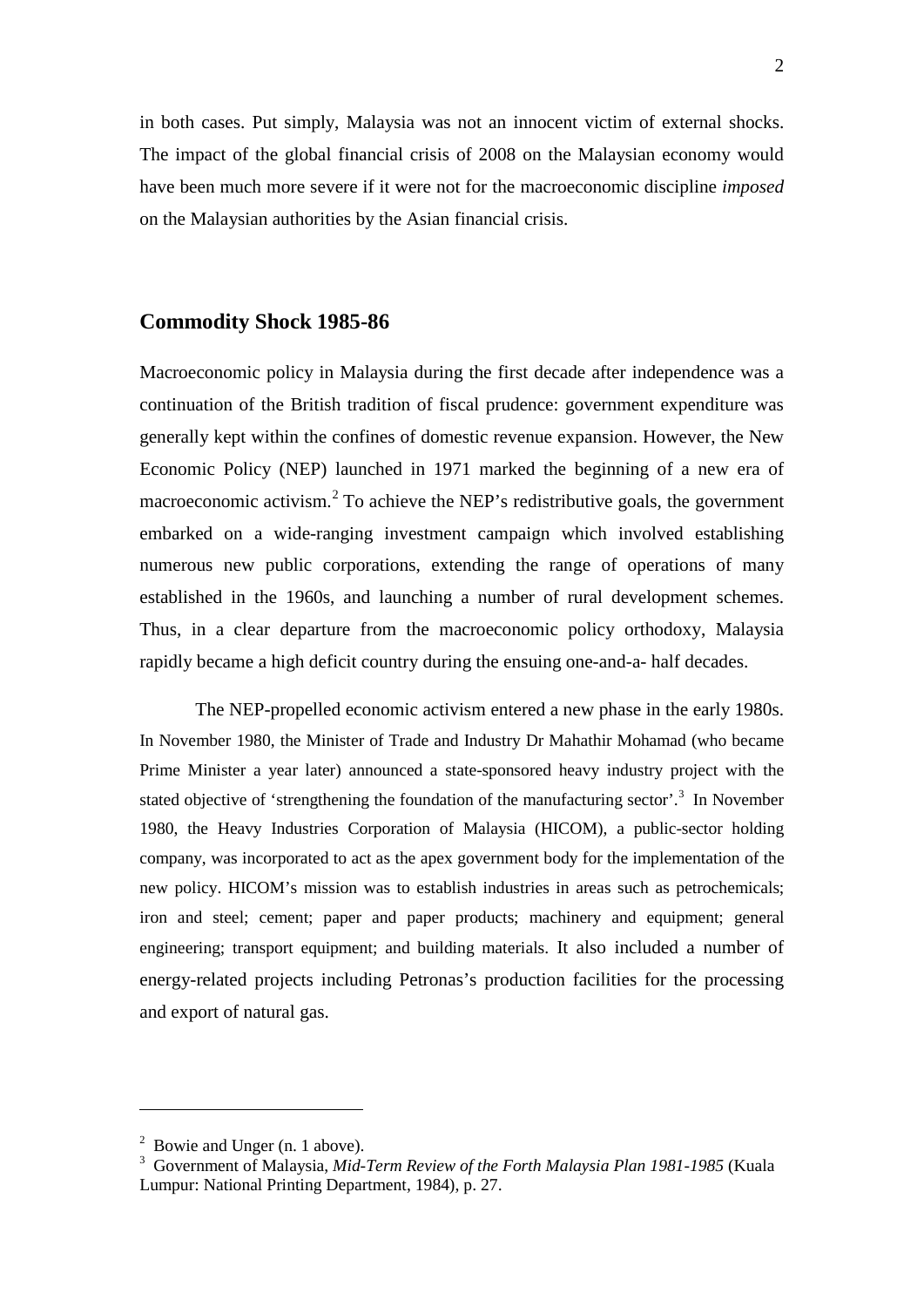There were foreign partners in each of the HICOM projects, but, as a policy, the government provided the lion's share of capital. Consequently, government development expenditure began to increase rapidly. From 1981 to 1986 Malaysia went through a severe disequilibrium phase, reflected first is a massive current account deficit 'equal to anything that the worst cases outside the region experienced'.<sup>[4](#page-7-0)</sup> The budget deficit as a percentage of GNP reached a historical high of 18% in 1983 and the average for the period 1981 to 1985 was three times that for the previous decade. Public debt as a percentage of GDP rose sharply from 44 in 1980 to 103.4 in 1987. The share of foreign-currency denominated debt in total outstanding public debt increased from 26.2 per cent to 62% between these two years (Table 1). Also, from 1981 to 1985 there was some real exchange rate appreciation owing to the policy of keeping the ringgit fixed to the US\$. This contributed to a widening of the current account deficit given the highly-liberal import trade regime.

#### *Crisis*

The economic downturn in developed countries triggered by the US high-interest rate policy (the 'Volker shock') in the early 1980s resulted in a massive collapse of world commodity trade. Between 1984 and 1986, Malaysia's overall export price index declined by 30% reflecting a sharp decline in tin and palm oil prices. The terms of trade deteriorated by almost 20% between these two years and remained virtually at that level for the next two years (Table 1).

The economic collapse caused problems for the new industries most of which had just begun production. HICOM suffered a total operation loss of US\$100 million in 1986/87, an increase of 71% over the previous year. In addition to these losses, there was also a drain on state coffers resulting from the additional debt repayment burden of these firms associated with the appreciation of the yen following the Plaza Accord in 1985. At the end of 1988, 37% (or US\$6.1 billion) of total public sector debt of US\$16.7 billion) was attributable to public enterprise loans.<sup>[5](#page-7-1)</sup>

The painful adjustment to the unsustainable macroeconomic imbalance reflected in a sharp contraction in the economy: during 1980-84 the average annual

<span id="page-7-0"></span> $4$  Corden (n. 1 above), p. 12.

<span id="page-7-1"></span> $<sup>5</sup>$  Bowie and Unger (n. 1 above), p. 85-6</sup>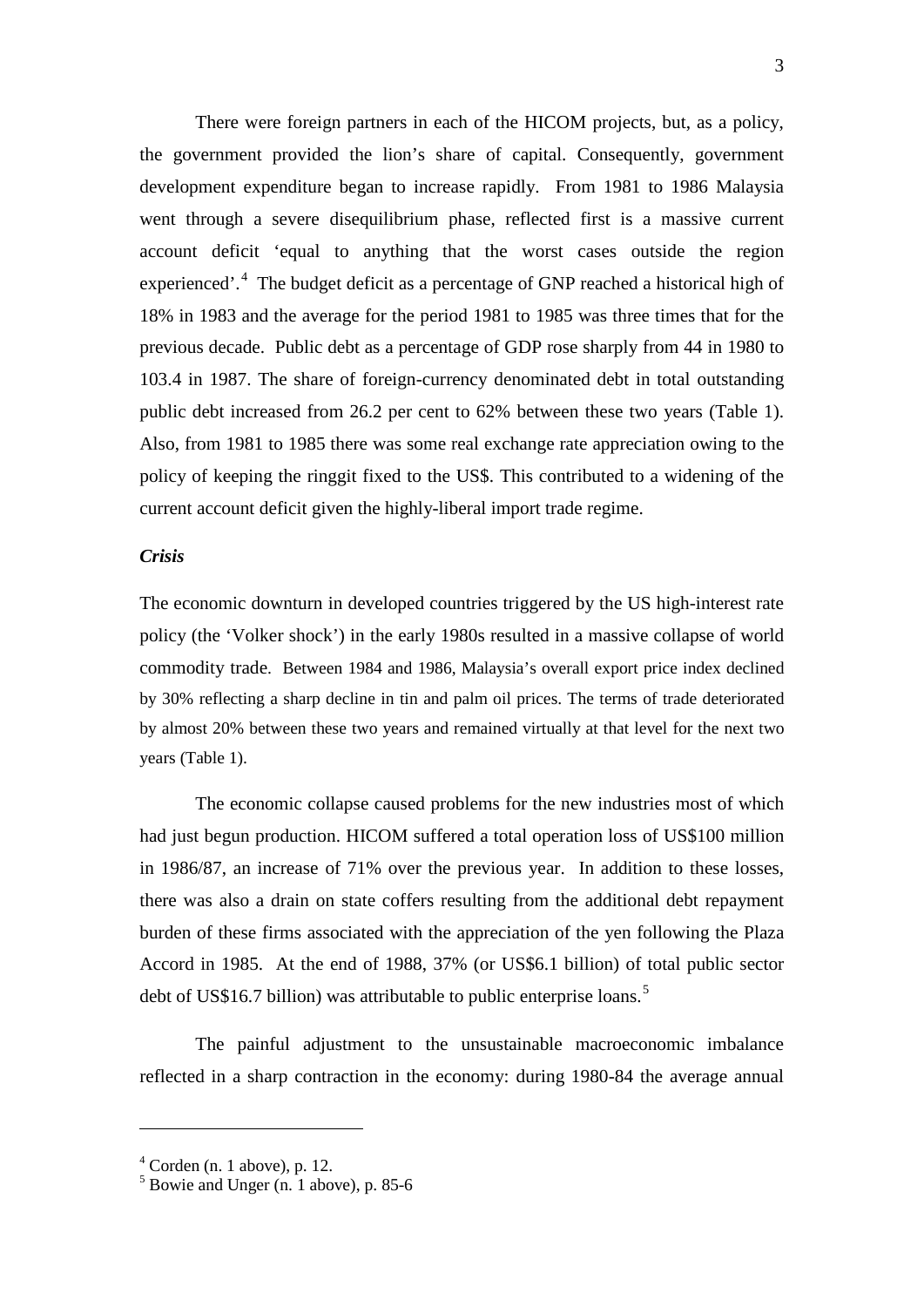growth rate was 7%, and in 1985 it was -1% and in 1986 1.2% (Table 1). On the general business front, the sharp downturn in aggregate demand created massive excess capacities and a rising number of corporate bankruptcies. The unemployment rate increased to 8% in 1986 from an average level of 4.5 during the first haft of the decade. The recession also precipitated a severe banking crisis, with non-performing loan (NPL) ratio of commercial banks reaching a historical height of 30% in 1987 and 1988.

#### *Adjustment to the Crisis*

Malaysia managed the crisis on its own, while eschewing IMF support. As in the case of the 1997-98 crisis (discussed below), the political imperatives of New Economic Policy (NEP) were the prime consideration behind this policy choice.<sup>[6](#page-8-0)</sup> The policy package involved contractionary fiscal policy and exchange rate devaluation, coupled with a notable policy shift to favour the role of the private sector.

Government capital expenditure as a percentage of GDP declined from an average level of 23.5% during 1980-85 to 14.2% in the second half of the decade Table 1). Reflecting the combined effect of nominal depreciation and low domestic inflation, the real exchange rate depreciated continuously from 1986: the degree of depreciation between 1984 and 1990 was nearly 40%.

#### **Table 1 about here**

.<br>-

The government's response to the crisis also marked a significant departure from state-activism pursued over the previous one-and-a-half decades. The government abandoned its eight-year commitment to the heavy industry policy. The management of HICOM enterprises was revamped by appointing private sector managers, in most cases executives of foreign joint-venture partners, to replace the government bureaucrat who until them managed these firms.<sup>[7](#page-8-1)</sup>

There was also a new emphasis on promoting FDI in the economy. The Investment Coordination Act, promulgated in 1975 in order to achieve the NEP objective of increased Bumiputera involvement at the enterprise level, was amended

<span id="page-8-0"></span><sup>&</sup>lt;sup>6</sup> Suresh Narayanan, 'Fiscal reform in Malaysia: Behind a Successful Experience', *Asian Survey* 36(9) (1996), pp. 869-881.

<span id="page-8-1"></span> $<sup>7</sup>$  However, the newly set up heavy industries continued to enjoy heavy tariff protection and</sup> other trade preferences.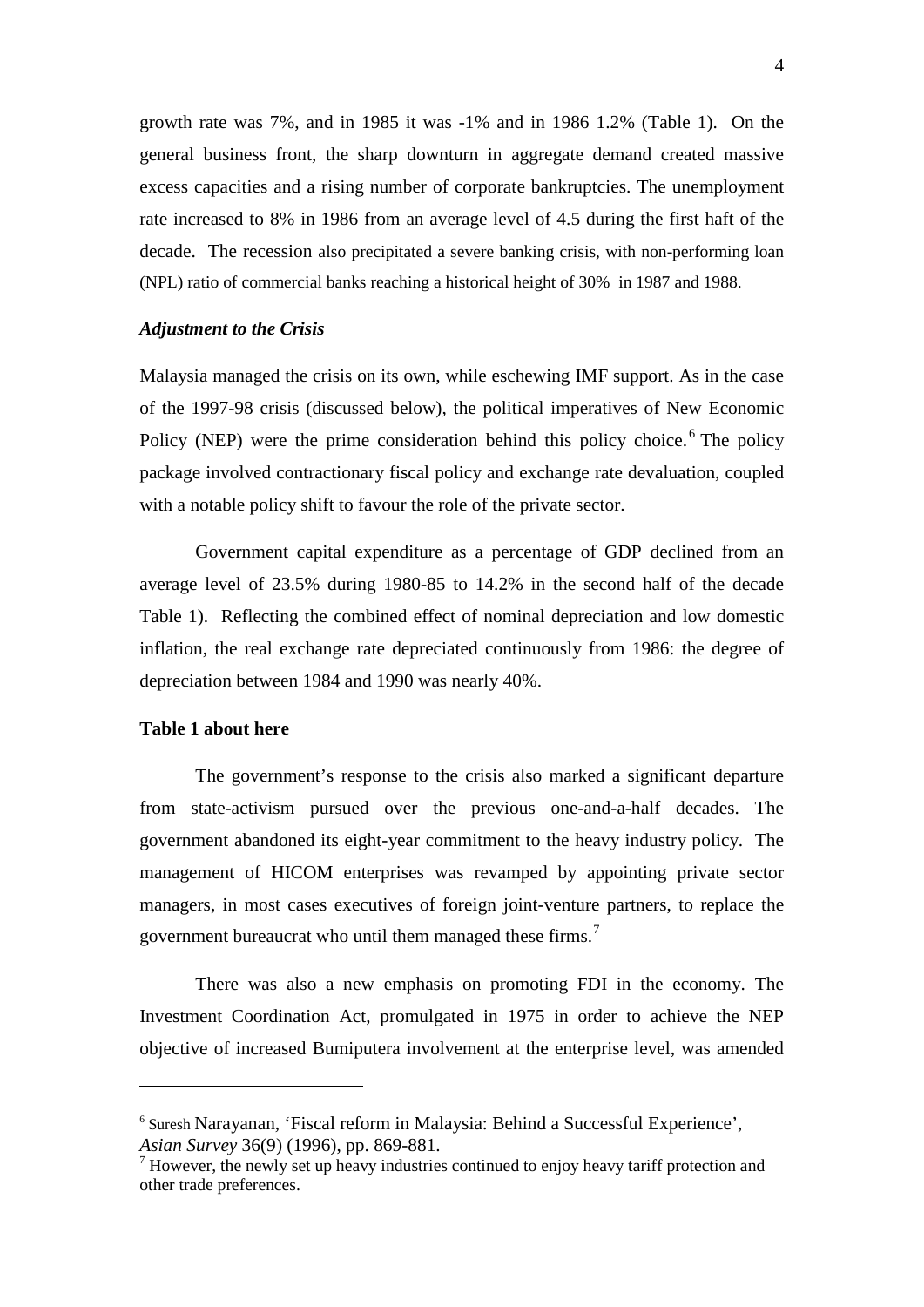in October 1986 to apply only to investments of roughly US\$1 million or more (the previous threshold was US\$400,000) or to plants employing more than 75 workers. The amendment also eased limitations on the number of expatriates employed in foreign affiliates. Foreign investors could own 100% of new projects that exported most of their products or sold its products to firms in FTZs that employ at least 350 full-time Malay workers. The Promotion of Investment Act (1986) strengthened incentives to foreign investors.

 In response to the significant deterioration in bank balance sheets, new prudential regulations, including stringent limits on private borrowing, were introduced under the Banking and Financial Regulation Act enacted in 19[8](#page-9-0)9. $8$  As we will see in the next section, these borrowing limits contributed significantly to limiting external debt exposure of the economy, a significant factor in providing Malaysian authorities with some autonomy in managing the next crisis.

The recovery of the economy was under way well before the commodity prices recovered to pre-crisis levels. Notwithstanding the contraction in public investment, total investment started rising from 1986 given the improved investment climate for private investment, in particular foreign direct investment. The current account went into surplus in 1987, and the budget deficit was down to about 5% by 1988, from the average level of 13% in the first half of the decade. However, the public-debt overhang continued well into the next decade.

The new reforms set the stage for Malaysia to benefit from the overseas relocation of production bases by export-oriented firms in Japan, South Korea, Taiwan and Hong Kong that began in the late 1980s. The appreciation of the Yen against the US\$ (*endaka*) following the Plaza Accord was the major push factor for Japanese companies in their search for low-cost production bases in Southeast Asia. Overseas relocation of operations by firms in the other Northeast Asian countries was largely propelled by raising domestic wage levels. In addition to low wages and the new reforms which improved the investment climate, Malaysia also became a more attractive location for firms because of low political risk and relatively superior infrastructure. Net FDI inflows to Malaysia grew from less than US\$500,000 in 1986

<span id="page-9-0"></span><sup>8</sup> K.Sundram Jomo, 'What Can The Developing World Learn from Post-Colonial Malaysia's Development Experience?', in Radhi, Nungsari A. and Suryani S. Alian (eds.), *Readings on development: Malaysia 2057: Uncommon Voices, Common Aspirations* (Kuala Lumpur: Khazanah Nasional, 2009), pp. 215-232.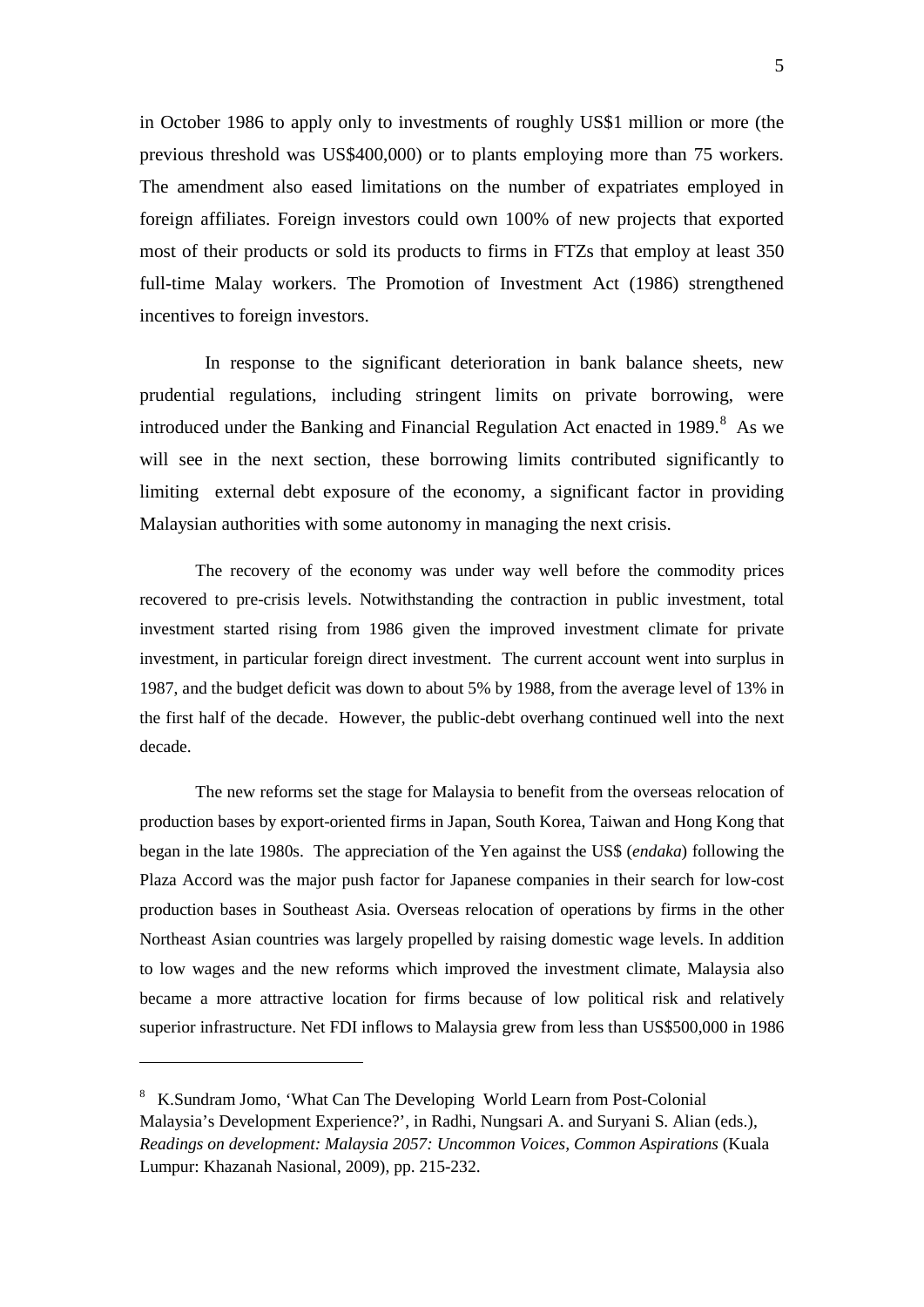to US\$1.7 billion in 1989 and US\$2.3 billion in 1990. By 1988 the Malaysian economy had entered the second high growth phase in the post-independence era. Ironically, as we will see below, macroeconomic excesses propelled by the new growth euphoria were as instrumental in sowing the seeds of the economy's vulnerability to the Asian financial crisis.

#### **Asian Financial Crisis, 1997-98**

When the floating of the Thai baht sparked the financial crisis in East Asia in July 1997, a first look at the Malaysian economy would have hardly raised suspicion that it would succumb to a Thai-like financial crisis. The general performance indicators of the Malaysian economy were very favourable - high growth, low inflation, virtual full employment, and low foreign debt. However, when the Malaysian macroeconomic conditions at the time are closely examined in light of the literature on currency crises it is clear that Malaysia was not an innocent victim of the Thai contagion: it had in fact developed considerable vulnerability to a speculative attack. Malaysia had accumulated massive short-term capital inflows (mostly in the form of portfolio capital) following capital market liberalization initiatives in the early 1990s, which coincided with the rapid spread of global capital to emerging market economies. These capital flows interacted with notable slippage in domestic macroeconomic policy to make the country vulnerable to speculative attack.

#### *Capital flows and signs of vulnerability*

.<br>-

In general the Malaysian policy regime relating to non-FDI capital flows (that is, international flows of purely financial capital) remained liberal throughout the post-war period, compared to most other developing countries.<sup>[9](#page-10-0)</sup> However, there were binding restrictions on short-term capital inflows, foreign share holdings in local brokerage firms, and bank lending to non-residents. In the early 1990s, these restrictions were removed and a wide-ranging package of incentives was announced to attract foreign fund

<span id="page-10-0"></span><sup>9</sup> John Williamson and Molly Mahar, 'A Survey of Financial Liberalisation', *Essays in International Finance No. 211* (Princeton, NJ: International Finance Section, Princeton University, 1998).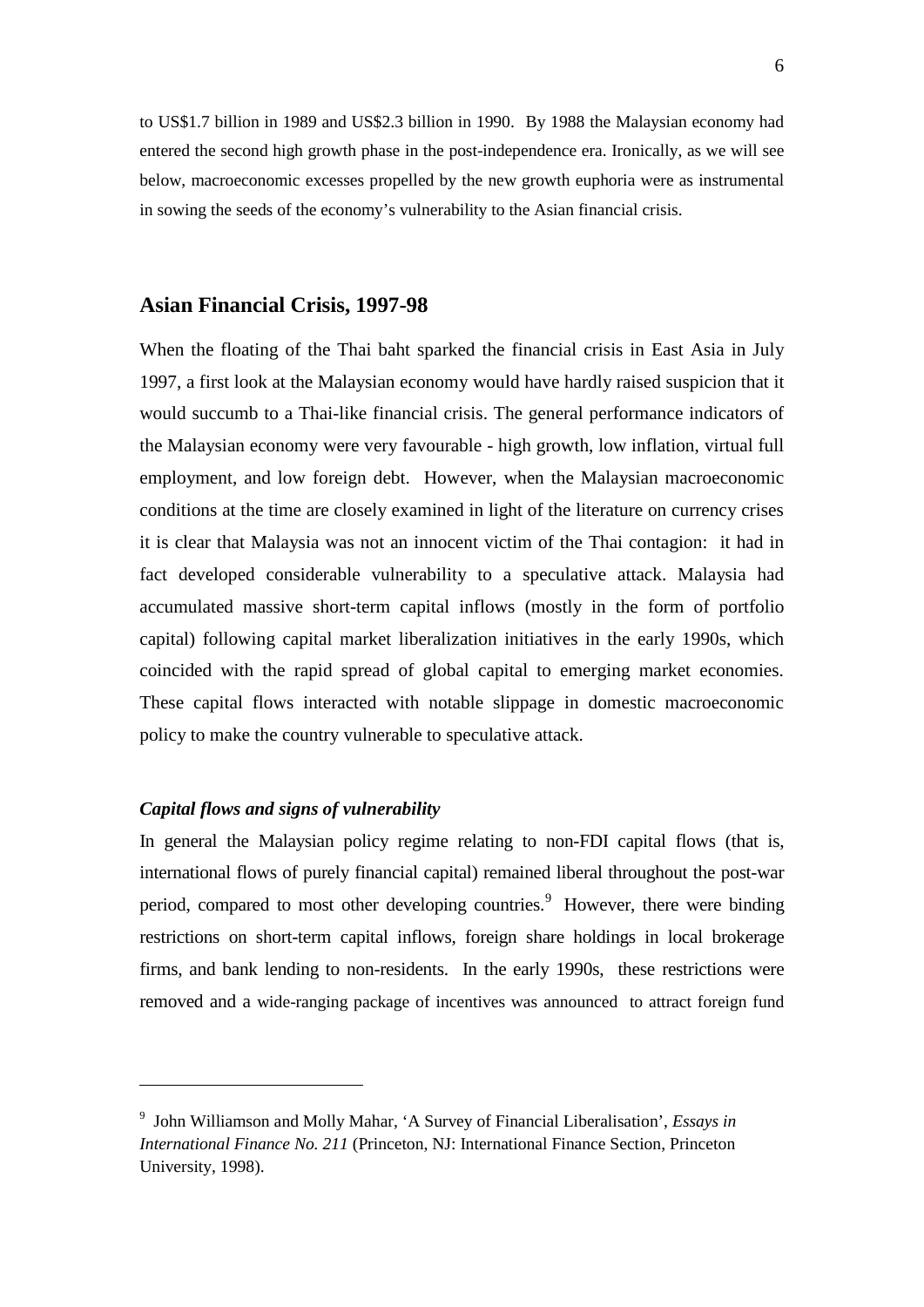managers and institutional investors as part of the government's move to promote Kuala Lumpur as a global financial centre.<sup>[10](#page-11-0)</sup>

Capital market liberalization initiatives in Malaysia in the early 1990s coincided with the growing enthusiasm of hedge funds and other institutional investors for emerging-market economies. Thus, there was a significant increase in the net inflow of portfolio investment. The volume of "volatile capital", defined to cover both short-term borrowings and portfolio capital, had increased to sizable levels by the mid 1990s, resulting in an erosion of the authorities' ability to defend a speculative attack on the ringgit. The degree of reserve cover provided for mobile capital declined from over 150 percent in the early 1990s to 57 percent by mid 1997.<sup>[11](#page-11-1)</sup>

Increased foreign equity investment fueled a massive stock market boom. By the mid 1990s, the KLSE , with a market capitalization of around US\$ 200 billion, was the third largest stock market in the Asian and Pacific region after those in Tokyo and Hong Kong. At this time, market capitalization of KLSE (around US\$200 billion) amounted to over 300 percent of GDP, by far the highest in the world. At the onset of the crisis, foreign investors accounted for only 30-40 percent of the activities in the market. However, the actual influence of foreign participation on the expansion and operation of the equity market was probably much greater than suggested by this figure because local investors always followed foreign investors as market leaders. The stock market boom had direct implications for the operation of the domestic banks; lending for equity market activities turned out to be a major source of bank credit expansion (discussed below).

In this context, there was a strong possibility of a reversal of capital inflows to generate economic collapse through wealth contraction and banking sector instability. However, this possibility would not have translated into a financial crisis had it not

.

<span id="page-11-0"></span> $10$  The process of capital account opening was temporary halted in 1994 when the ringgit came under strong buying pressure. BNM imposed a number of restrictions on capital inflow during January-February 1994. As speculative pressure on the ringgit subsided, BNM gradually removed the controls and freed up capital flows, completely lifting all restrictions by August 1994 (BNM, *The Central Bank and the Financial System in Malaysia*, Kuala Lumpur, 1999, pp. 288-291).

<span id="page-11-1"></span> $11$  Prema-chandra Athukorala and Peter G. Warr, 'Vulnerability to a Currency Crisis: Lessons from the Asian Experience', *World Economy* 25(1) (2002), pp. 33-57.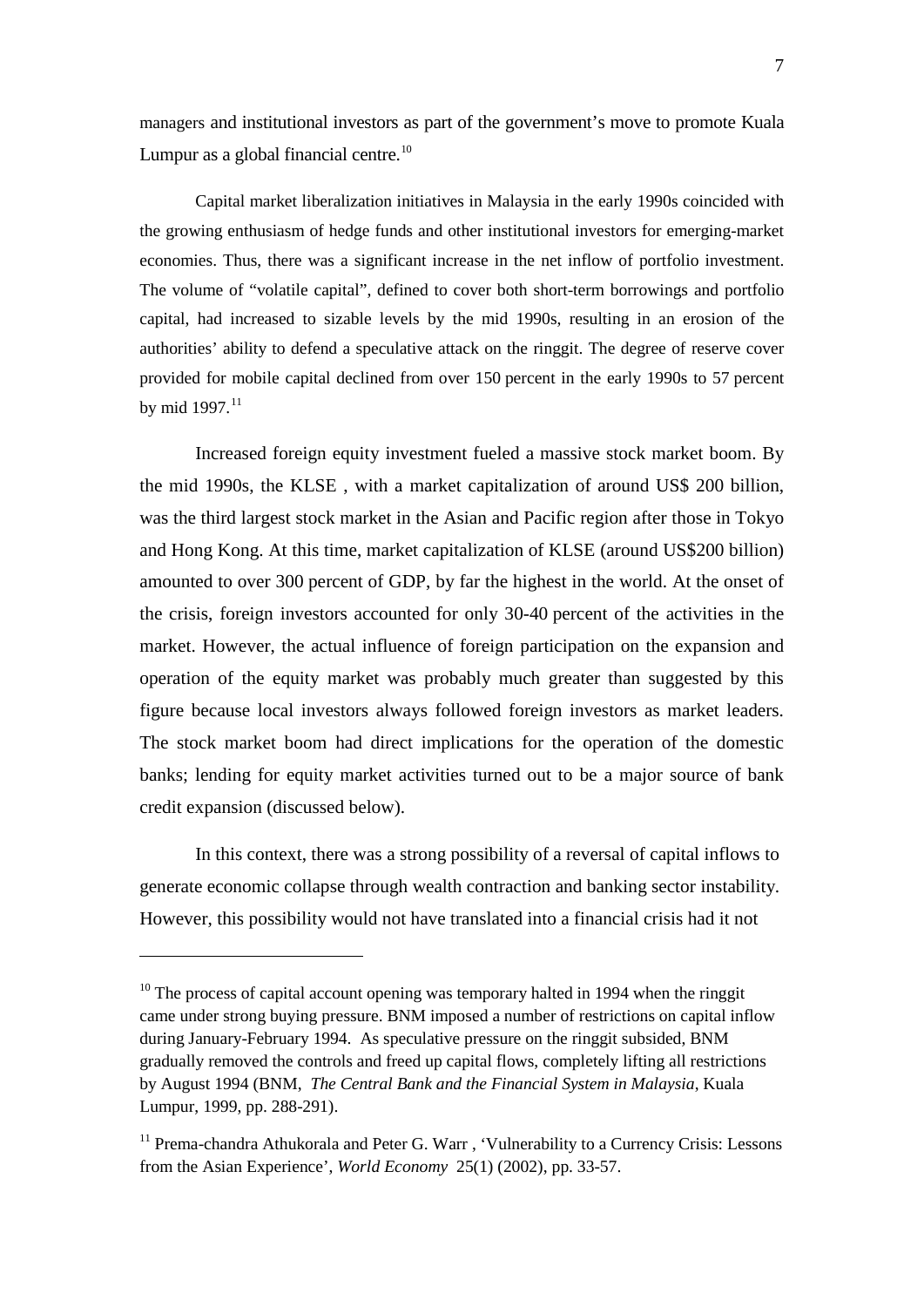been for some serious pitfalls on the domestic policy front. Two fundamental sources of vulnerability were particularly important in the Malaysian case: poor corporate governance, weakness in the financial sector, or financial fragility.

The expansion of the equity market was not accompanied by initiatives to redress the underlying weaknesses of corporate governance<sup>[12](#page-12-0)</sup>. Most of the listed companies in Malaysia continued to be tightly controlled by a handful of powerful families. These families often retained majority stakes, even in public companies. Moreover, in many cases the interests of company bosses and politicians were closely interwoven. Manipulation of inter-company share transactions to augment profit in privately owned companies (at the expense of listed companies) was a common occurrence in the Malaysian corporate world. Such malpractice made share trading vulnerable to financial panic because unconnected (minority) shareholders had every reason to worry about how they would be treated during a market downturn.

In the first half of 1990s, there was a substantial accumulation of outstanding domestic credits in the banking system, with a heavy exposure to the property sector, broadly defined to include share trading and the real estate sector. The rate of growth of bank credit to the private sector rose from 12 percent per annum during 1990-94 to over 26 percent during 1994-96. Outstanding credit as a ratio of GDP increased from an average level of 85 percent during 1985-89 to 120 percent in 1994 and then to over 160 percent when the financial crisis broke in mid 1997. This was the highest credit buildup among the economies of East Asia.<sup>[13](#page-12-1)</sup> By the end of 1996, total credit to the property sector accounted for around 40 percent of total outstanding bank credit. It is believed that this share could have been much higher (around 55 percent) if unclassified loans to conglomerates that are normally used to finance property were appropriately taken into account. The increased exposure to the property sector further weakened the financial position of the banks as this lending led to a property glut in the country. $^{14}$  $^{14}$  $^{14}$ 

.<br>-

<span id="page-12-0"></span><sup>12</sup> Peter Searle, *The Riddle of Malaysian Capitalism: Rent-seekers or Real Capitalists*? (Sydney: Allen & Unwin, 1999); *The Economist*, 'Murky Corporate Governance' (1997, December 20), p. 111.

<span id="page-12-1"></span> $13$  Athukorala and Warr (n. 11 above).

<span id="page-12-2"></span><sup>14</sup> BNM, *Annual report 1999* (Kuala Lumpur: BNM).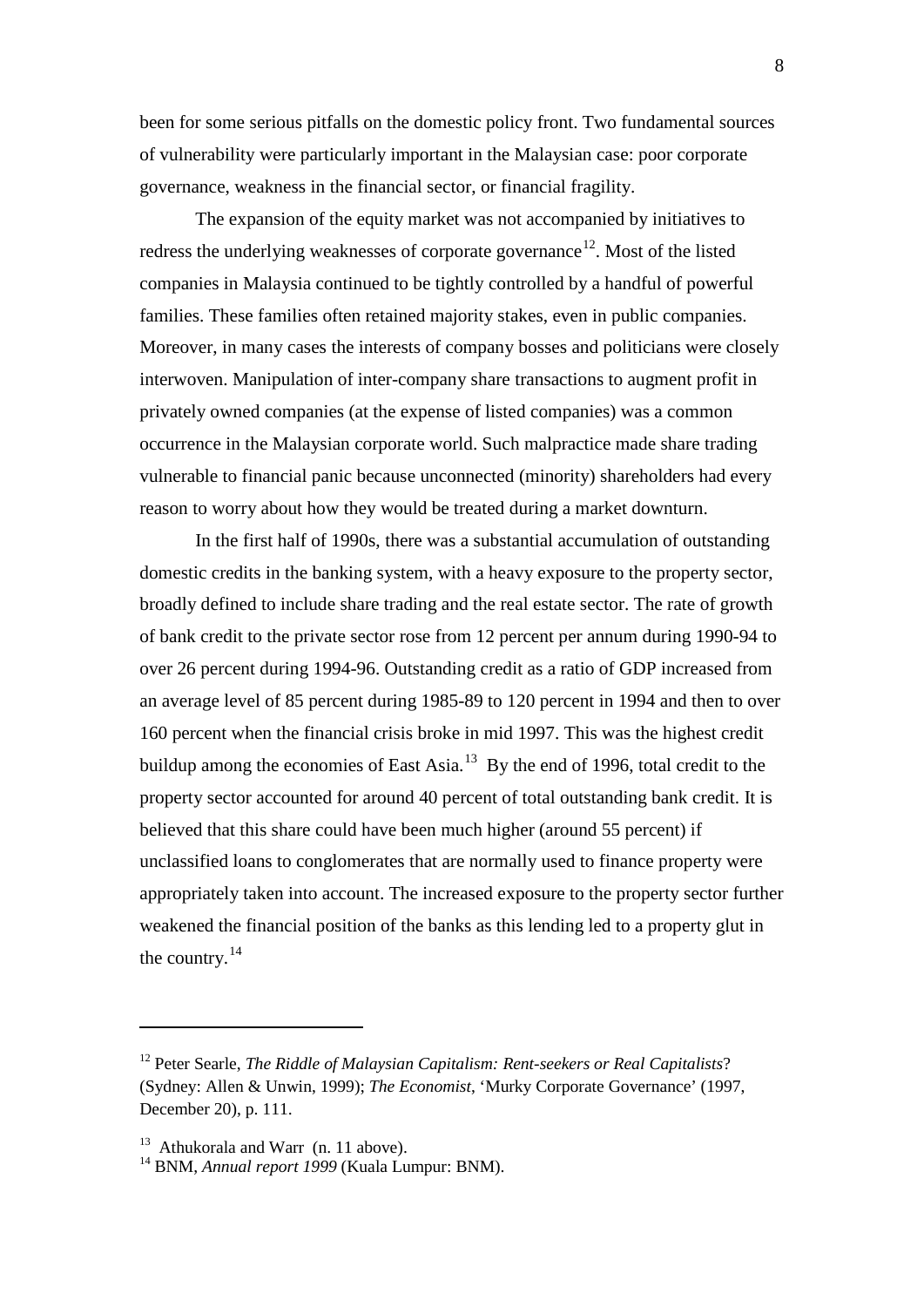The equity market bubble and the credit boom were underpinned by rapid erosion in the quality of macroeconomic management in the economy. The years following Prime Minister Mahathir's Vision 2020 Statement of 1990 saw fiscal excesses of increasing intensity. As a result of the "big growth push" to propel Malaysia to developed-country status by 2020, public investment expenditure surged, pushing the ratio of total investment to GDP to 46 percent in 1997, the highest in the region at the time. Much of this expenditure went into huge infrastructure development projects contracted out to private companies in the "patronage network" that provided the political support base for the regime. These companies soon became the dominant players in the equity market. The construction boom also contributed to the credit boom because the supply of "easy" credit from politically connected banks and other "captive" financial institutions was an implicit condition built into the contractual arrangements with construction companies.

Rapid growth of government-sponsored bank lending invariably contributed to a weakening of the policy autonomy of Bank Negara Malaysia (BNM) (the Central Bank). It repeatedly pointed to the risk of rapid credit buildup with a heavy concentration in property and share trading loans in the banking system. However, in the context of a credit boom that had government backing at the highest political level, BNM had only a limited degree of freedom to take precautionary action against an impending crisis.

#### *Crisis*

When the Thai baht came under speculative attack in mid May, the ringgit also experienced heavy selling pressure. Between the first week of July 1997 and 7 January 1998 the ringgit depreciated against the dollar by almost 50 percent. Net quarterly flow of portfolio capital turned negative in the second quarter of 1997 for the first time after 1991 and total net outflow in the first three quarters of the year amounted to over US\$ 11 billion. Reflecting the massive reversal of portfolio capital flows, by the end of 1997 the composite share price index of KLSE had fallen by over 50 percent from the pre-crisis level, wiping off almost \$225 billion of share values. However, given the low foreign debt exposure of domestic financial institutions, for a while the Malaysian policymakers were able to 'muddle through', unlike their counterparts in Thailand and Indonesia who had to turn immediately to the IMF.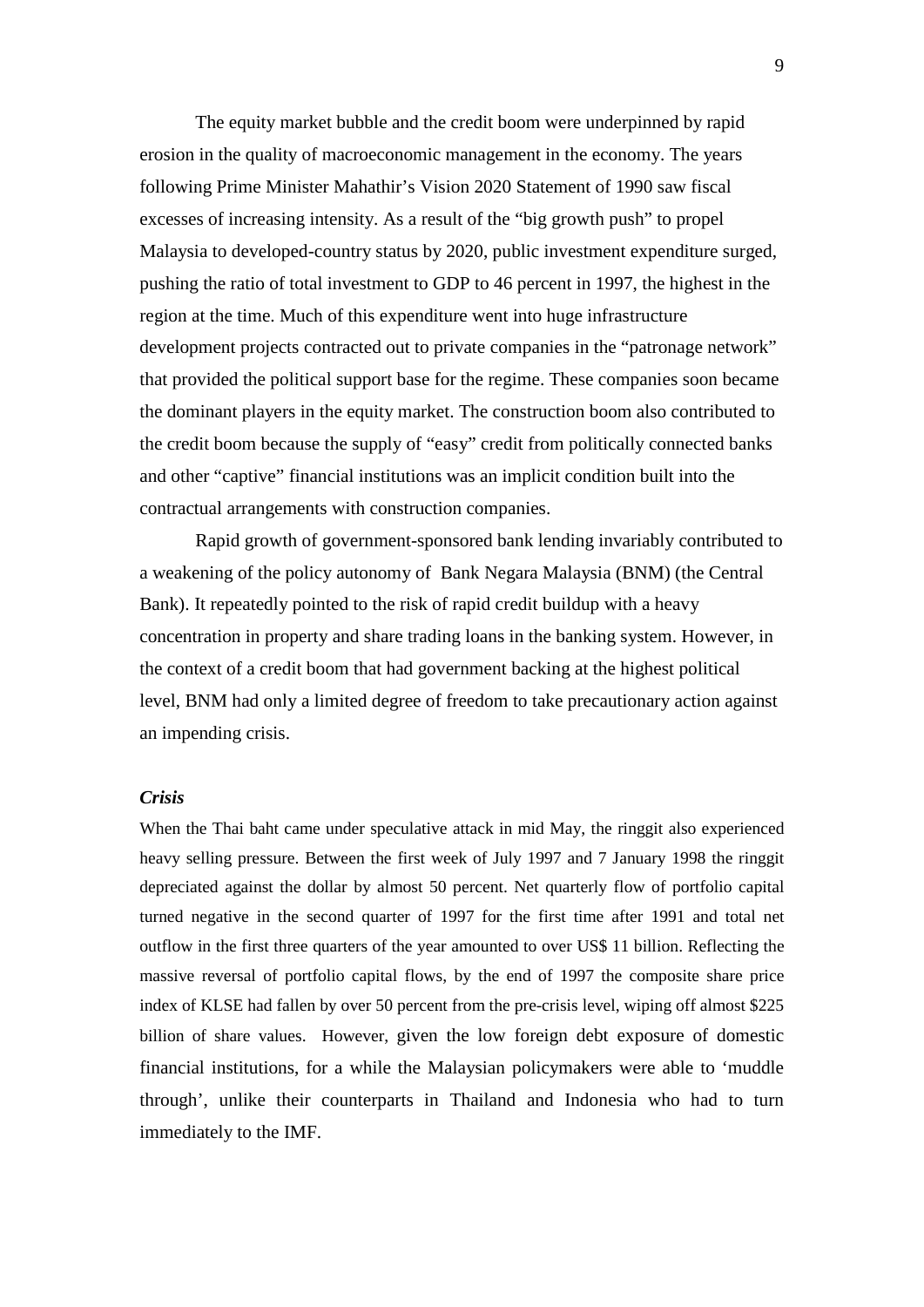By August 1998, the economy was in recession. National account released in the last week of August revealed a contraction of output by 2.8 percent and 6.8 percent respectively in the first two quarters. The number of retrenchments in domestic manufacturing jumped from19 thousand in 1997 to over 83 thousand in 1998. The unemployment rate increased from 2.6 percent in 1996 to 3.9 percent in 1998. The inflation rate peaked at 6.2 percent in June, surpassing the previous peak of 5.3 percent recorded in 1991 (Table 2).

#### **Table 2 about here**

 The combined outcome of economic collapse and property market crash was a massive increase in non-performing loans in the banking system, from about 2 percent in mid-1997 to nearly 12 percent in July 1998, according to the official (BNM) estimates.<sup>[15](#page-14-0)</sup> Accumulation of non-performing loans, coupled with 'flight to quality' of deposits from smaller banks to large, well managed banks, resulted in a sharp increase in bank lending rates, exceeding 20 percent by mid-1998.<sup>[16](#page-14-1)</sup>

Rapidly deteriorating investor confidence was reflected in the continued liquidation of shares by foreigners and capital flight. A striking feature of capital flights from Malaysia from about early 1998 was that they largely took the form of ringgit, rather than foreign currency, flowing into Singapore. These flows were triggered by attractive money market rates of between 20-40 percent in Singapore, which provided a hefty premium over a domestic rate of about 11%, coupled with a weakening exchange rate for the ringgit. Arbitrage between the two rates by money

.<br>-

<span id="page-14-1"></span><span id="page-14-0"></span><sup>15</sup> The official figures presumably understated the magnitude of NPL because many companies had begun to roll over debt as part of their survival strategy; independent estimates of NPL ratio at the time ranged from 25 percent to 30 percent (Prema-chandra Athukorala, *Crisis and Recovery in Malaysia: The Role of Capital Controls*, 2<sup>nd</sup> Edition, Cheltenham: Edward Elgar, 2003).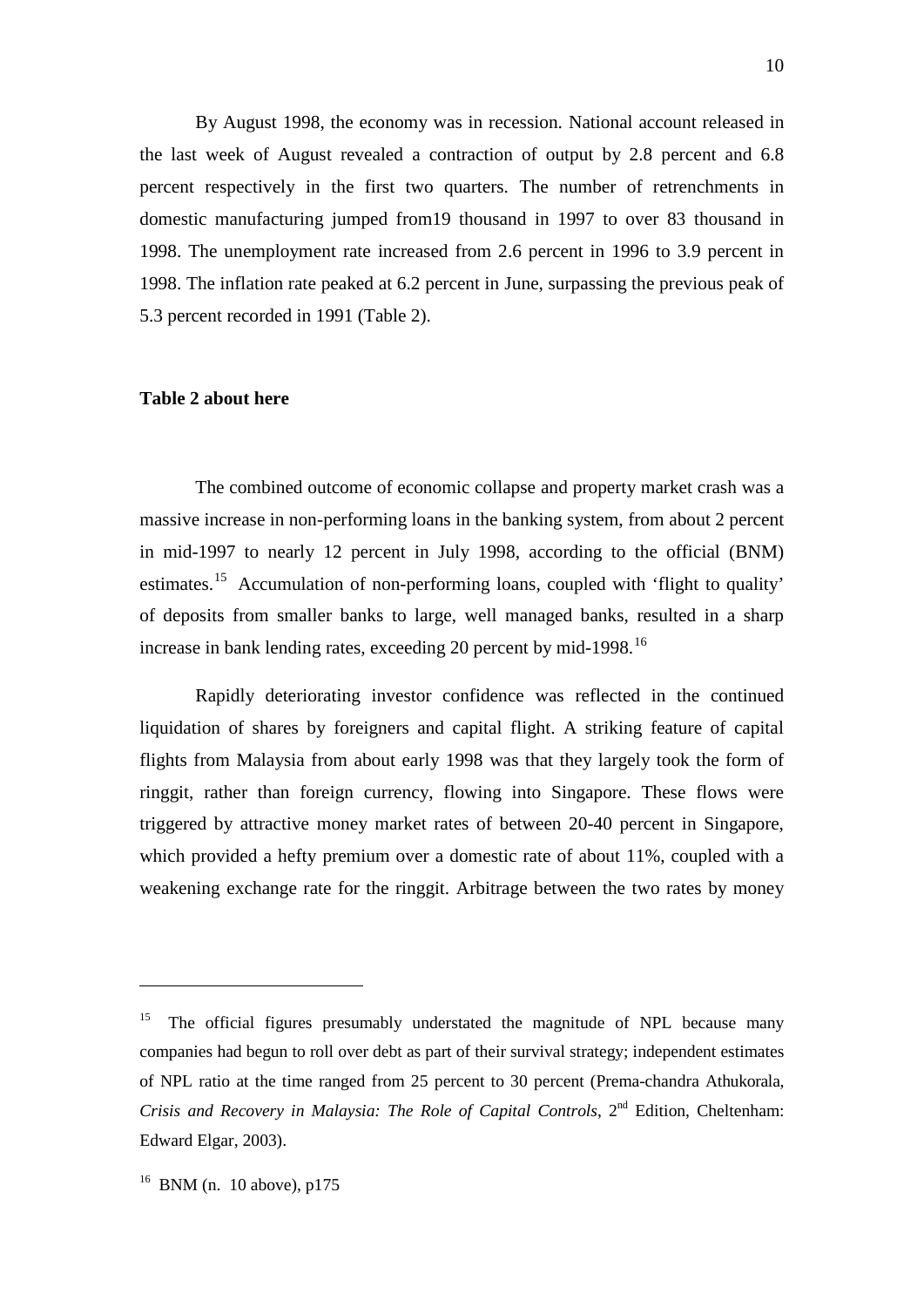market dealers exerted pressure on the domestic interest rates in Malaysia, undermining the effectiveness of monetary policy. $17$ 

#### *Policy response*

In this volatile economic climate, the Malaysian government had to choose between two alternatives. The first was to obtain a 'good housekeeping seal' on its policies from the IMF. As in Korea and Thailand, this would have stabilized the exchange rate, setting the stage for applying the Keynesian therapy to speed up the recovery. The second option was to resort to capital controls in order to combine a fixed exchange rate with Keynesian policies, while ignoring vagaries of market sentiments.

By this time, the IMF had significantly changed its original strategy of 'confidence building through macroeconomic contraction' in favor of expansionary macroeconomic policy (Fisher 2004). The four IMF program countries in the region - Indonesia, Korea, Thailand, and the Philippines - had already reformulated their policies along these lines with the blessing of the IMF. Thus if Malaysia's reluctance to seek IMF support was purely based on differences of opinion relating to macroeconomic policy, that constraint had become less binding by this time. Therefore, if wanted, presumably Malaysia could have entered an IMF program.

This option was not politically acceptable to the Malaysian leadership. Given the intimate links developed between business and government under NEP, naturally the positive stabilizing impact of any policy move had to be weighed against its potential negative effect on socio-political stability of the country. In his presidential address to the UMNO General Assembly on 19 June 1998, Prime Minister Mahathir summed up his position on this issue as follows:

"[I]f we have to resort to the International Monetary Fund assistance …, the conditions imposed by the IMF will require us to open up our economy to foreigners. There will not be any *Bumiputera* quota as the New Economic Policy (NEP) is an injustice, and unacceptable to their liberal democracy".<sup>[18](#page-15-1)</sup>

<span id="page-15-0"></span> $17$  (BNM (n. 10 above), p175

<span id="page-15-1"></span><sup>18</sup> Dato' Seri Bin Mohamad Mahathir, *Currency Turmoil: Selected Speeches and Articles by Prime Minister of Malaysia*, (Kuala Lumpur: Lomkokwing Integrated), p. 60-61.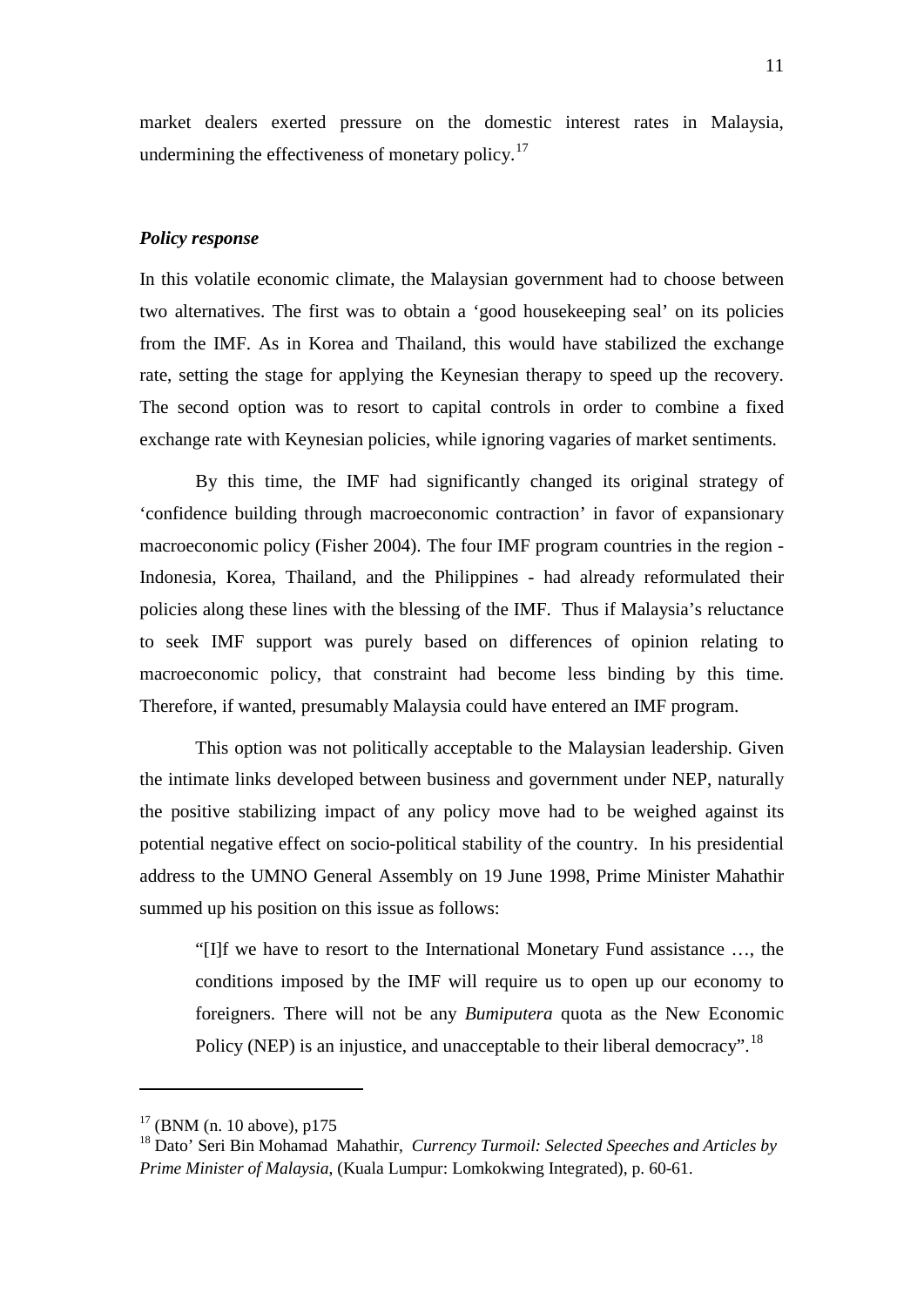Confronted with this policy dilemma, the Malaysian leadership opted for the second alternative. The lynchpin of this radical policy choice was capital controls, which were expected to set the stage for fixing the exchange rate and provide breathing space for vigorous pursuance of monetary and fiscal expansion to fight recession. This was the first case in the post-war economic history of an emerging market economy temporarily reversing the cause of capital account opening in a crisis context.

As a first step, on 31 August 1998 offshore trading of shares of Malaysian companies was banned with immediate effect in a move to freeze over-the-counter share trading in the Central Limit Order Book (CLOB) market in Singapore.<sup>[19](#page-16-0)</sup> This was followed by the imposition of comprehensive controls over short-term capital flows and 12-month withholding period on repatriation of proceeds (principal and profit) from foreign portfolio investment (1 September 1998), and fixing of the exchange rate at RM 3.80 per US\$ (2 September). The other capital control measure included bans on trading in ringgit instruments among offshore banks operating in Malaysia, offering domestic credit facilities to non-resident banks and stockbrokers, trading in ringgit in overseas markets (predominantly in Singapore), the use of ringgit as an invoicing currency in foreign trade, and stringent limits on the approval of foreign exchange for overseas travel and investment by Malaysian nationals.<sup>[20](#page-16-1)</sup>

The capital controls were strong, but they were narrowly focused on short term capital flows. The aim was to make it harder for short-term portfolio investors, both foreign and local, to sell their shares and repatriate proceeds, and for offshore hedge funds to drive down the currency. There was no retreat from the country's long-standing commitment to an open trade and foreign direct investment policy: current account transaction (with the sole exception of limits on foreign exchange for

<span id="page-16-0"></span> $19$  CLOB market was an informal market for shares of Malaysian companies, which operates side by side with the formal share market (Singapore Stock Exchange) in Singapore. At the time, total value of Malaysian shares traded in CLOB amounted to US\$ 4.2 billion (*Far Eastern Economic Review*, 9 March, p. 56). Following the Malaysian move to ban offshore trading of Malaysian company shares, the CLOB market was closed on 15 September.

<span id="page-16-1"></span> $20$  For a detailed listing of the capital control measures see Athukorala (n. 14 above). Appendix A-2.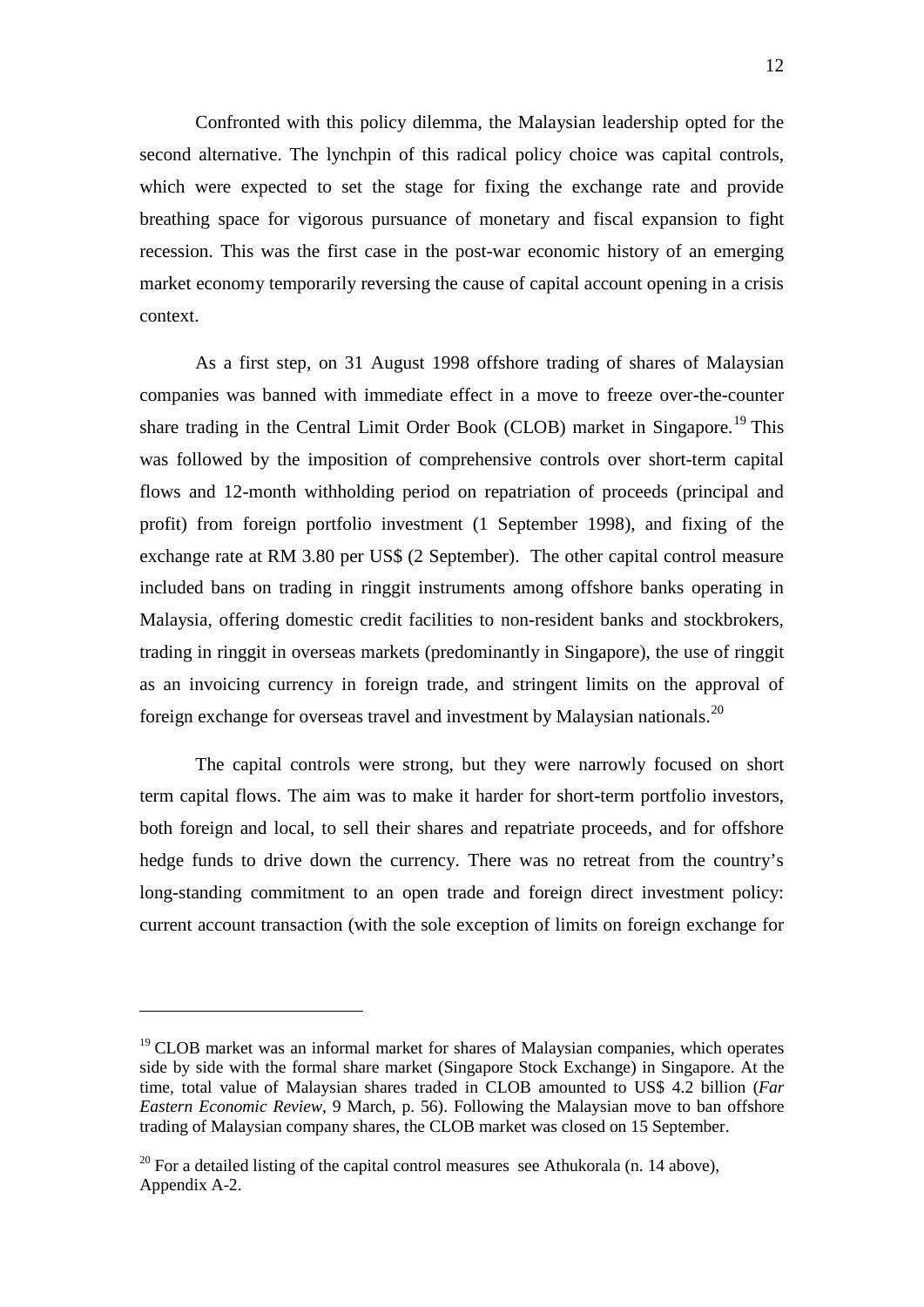travel by Malaysian citizens), and profit remittance and repatriation of capital by foreign direct investors continued to remain free of control.

In early February 1999, the original 12-month holding restriction on portfolio investment was converted into a two-tier exit levy: 30 percent on profit made and repatriated within one year, and 10 percent on profit repatriated after one year.<sup>[21](#page-17-0)</sup> In August 1999, the two-tier levy on profit repatriation was replaced by a unified 10 percent levy. An agreement between the KLSE and the Singapore Stock Exchange reached on 26 February 2000 provided for the transfer of the shares trapped in the CLOB market to the Malaysian stock exchange, which allowed trading to resume. The 10 percent exit levy was lifted on 1 May 2001. Most of the newly introduced capital controls were relaxed and subsequently removed at successive stages during the next two years. On 21 July 2005, the ringgit peg to the US\$ was abolished in favour of a managed floating exchange rate system.

With the policy autonomy gained through the fixed exchange rate and capital controls, the government swiftly embarked on a recovery package consisting of two key elements: fiscal and monetary stimulants; and banking and corporate restructuring.

The fiscal stimulants included a total waiver of income tax in 1999, an acrossthe-board one percentage point reduction in income tax rates in 2000, tax breaks for industries of national and strategic importance, reduction of duties on machinery and equipment imports and some moderate increases in public investment in road and rail projects. The resultant budget deficit, which increased from 1.6 per cent to 6.6 per cent of GDP between 1998 and 2000, was financed mostly through issuing government securities, which were absorbed largely by provident, pension, and insurance funds. Only about one-third of the deficit was financed externally, mainly from concessional bilateral and multilateral sources.

To complement expansionary budgetary policy, BNM cut the statutory reserve requirement (SRR) ratio for banking institutions from the pre-crisis level of 4% to

.<br>-

<span id="page-17-0"></span><sup>&</sup>lt;sup>21</sup> World Bank economists worked closely with the Malaysian authorities in designing the new exit levy system (Joshep E. Stiglitz, Joseph E., *Globalization and Its Discontents*. New York: W.W. Norton, 2002), p 124.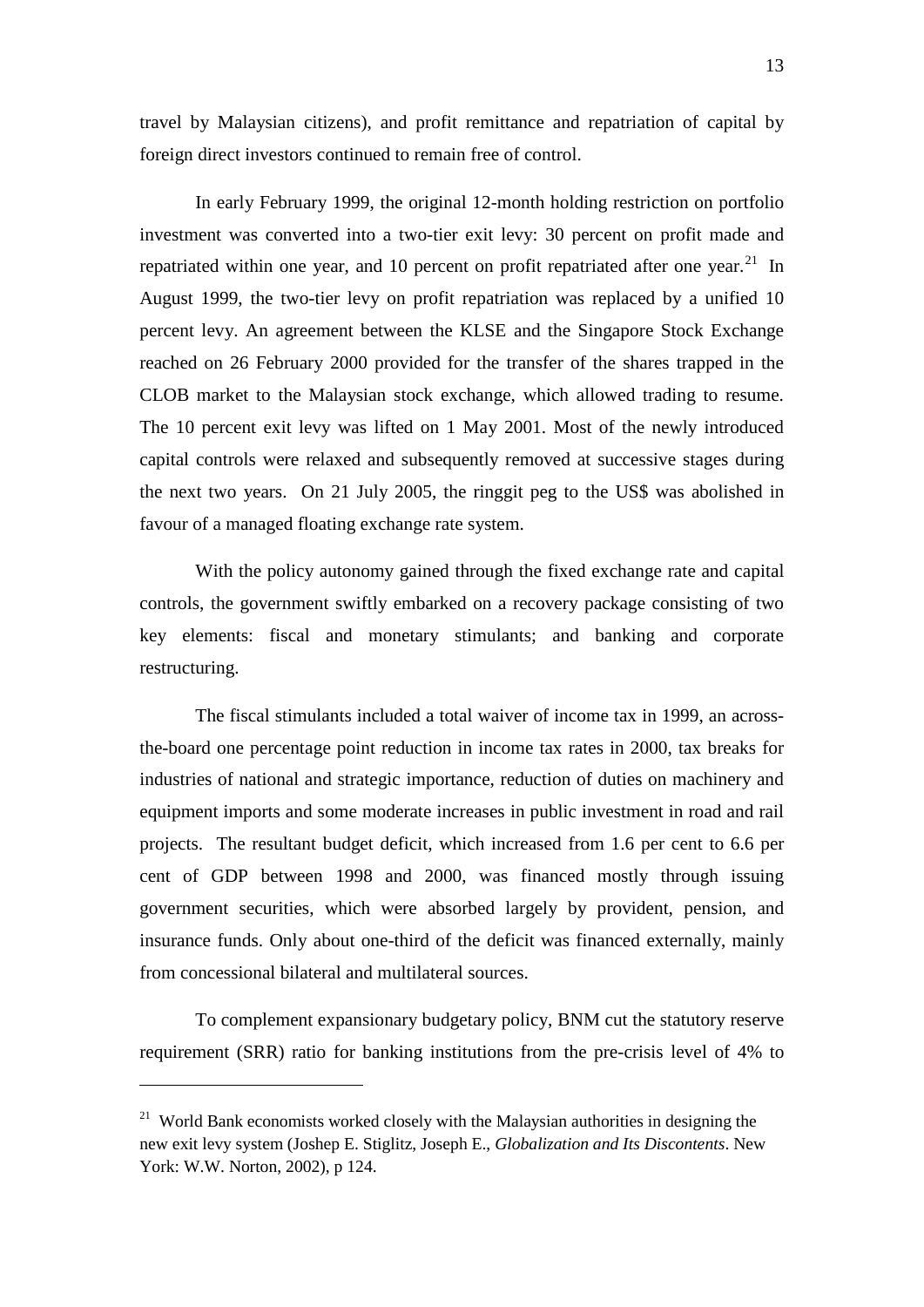3.5% in order to inject liquidity into the debt-ridden banking system. The 3-month inter-bank rate (BNM's policy rate), which had been raised to a historical high of 11 by February 1998 to defend the exchange rate, was reduced in a number of stages to 4 percent by early 1999. The margin that banks could charge their customers above the base lending rate (BLR) was reduced from 4 percent to 2.5 percent. The default period for reclassification of bank loans (which was reduced to 3 months from 6 months in January 1998) was changed back to 6 months, with a view to reducing the pressure on the banks to set aside capital against non-performing loans. The other expansionary monetary policy measures included relaxation of credit limits on lending by commercial banks and financial companies for purchase of property and shares, a scheme for providing soft loans for purchase of cars, a special loan scheme for assisting smaller industries and low-income groups, and relaxing credit limits on credit cards.

The new policy package placed greater emphasis on the speedy implementation of the banking and corporate restructuring program designed by the National Economic Action Council (NEAC) in July 1998. Under this program three major entities were set up during the ensuing two months for addressing the bad debt problem of the financial system and related corporate distress: an asset management company (Danaharta) to acquire and manage NPLs from banks, a banking and corporate recapitalization company (Danamodal) to recapitalize those financial institutions whose capital adequacy ratio had fallen bellow nine percent, and a Corporate Debt Restructuring Committee (CDRC, a joint public and private sector steering committee) to facilitate the restructuring of corporate debts through out-of-court settlement. But difficulties in obtaining the required funds precluded concrete policy action by these newly created institutions. A planned attempt to issue sovereign bonds in the United States and Europe to raise US\$ 2 billion for implementing the program had to be shelved in late August 1998 because of poor investor response. The capital-control based policy framework enabled raising required funds from domestically.

By mid-2000 Danaharta had successfully carved out bad debts to the tune of \$12 billion or 42.2 percent of total NPLs of the entire banking system. Through the operation of Danamodal, the capital base of the banking system had been raised well above the international (BIS) requirement. The Corporate Debt Restructuring Committee resolved bad debt problems of over 50 firms with loans totaling \$9.1 billion. As a result of the support provided by low interest rates and rapid recovery in containing NPL growth, performance of the banking and corporate sectors improved at a faster rate than originally envisaged.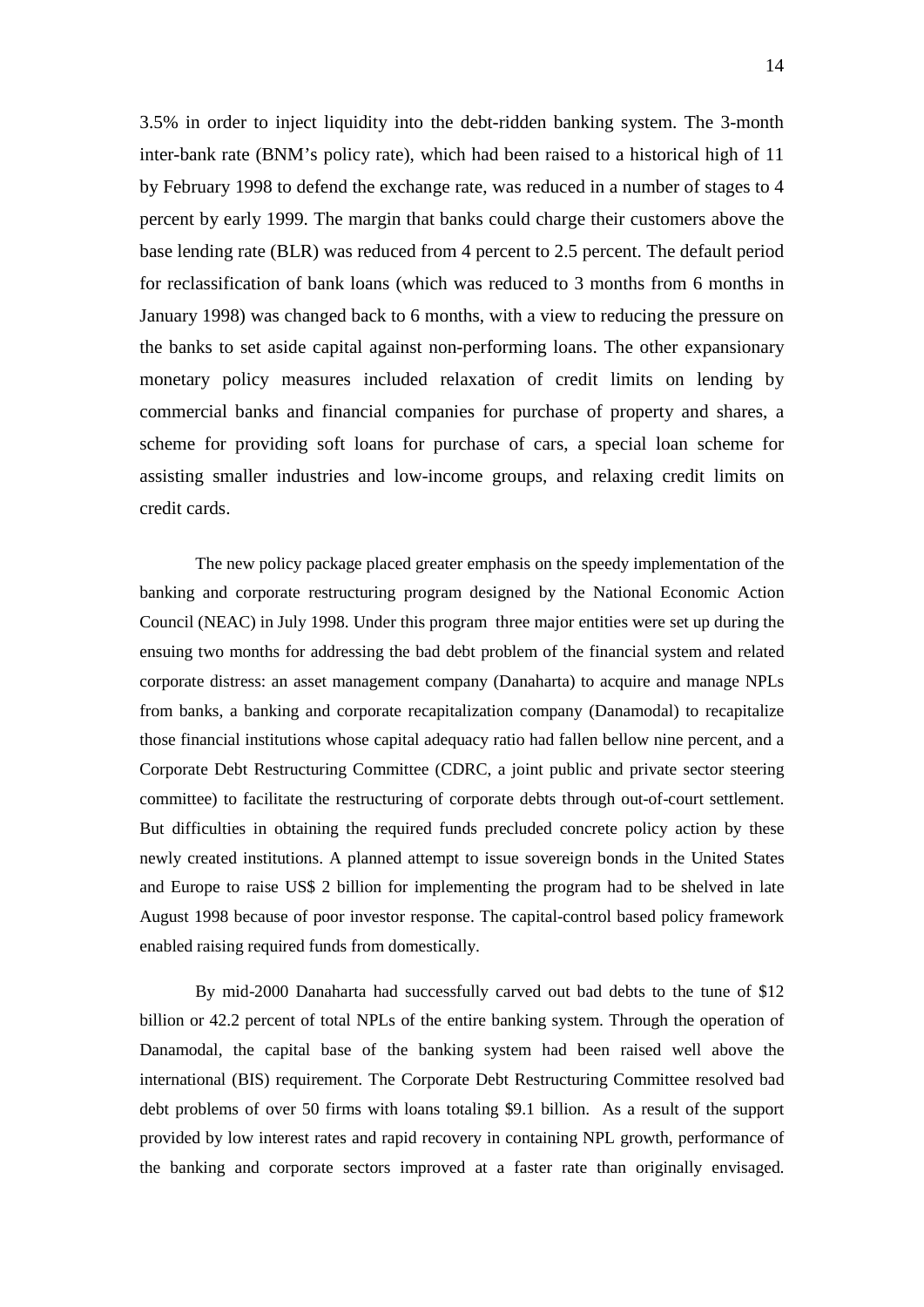Consequently, Danamodal required considerably less funding than originally envisaged. Danaharta had ceased purchasing non-performing loans by mid 2000 and entered the workout phase of managing the acquired assets.

#### *Recovery*

The Malaysian economy experienced a 7.4 percent contraction in GDP in 1998, after 11 years of uninterrupted expansion averaging 8 percent per year. The degree of output contraction moderated to 1.3 percent (on an annual basis) in the first quarter of 1999 followed by a positive growth rate of 4.1 percent in the second quarter (Figure 1). Recovery accelerated in the next two quarters, culminating in a growth rate of 6.1 per cent for the whole year. The economy had regained the pre-crisis (1996) level of GDP by mid 2000, leaving behind almost 2 'lost' years.

In line with strong recovery in domestic production, the employment situation improved. The unemployment rate in the economy by the end of 1999 stood at 3.4 percent, only 0.9 percentage points higher than the pre-crisis level (Table 2). The recovery was underpinned by remarkably low inflation, despite the heavy emphasis on fiscal and monetary expansion as part of the recovery strategy. The annual rate of consumer price inflation increased from 2.7 percent to 5.3 percent between 1997 and 1998. The rate of inflation measured in terms of the producer price index increased from 2.7 percent to 10.7 percent between 1997 and 1998 and then declined to 3.2 percent in 1999.

Growing business confidence in the recovery process began to reflect in an impressive rebound in trading on the Kuala Lumpur Stock Exchange (KLSE) from mid 1999. The benchmark Kuala Lumpur Composite Index (KLCI) had almost regained its pre-crisis (end-June 1997) level by the end of February 2000. Market capitalization of the KLSE increased from the historical low of RM 200 billion in August 1998 to over RM 700 billion in February 2000, which was only 5 percentage points short of the pre-crisis (June 1997) level.

Public expenditure led the way to recovery. Following a 7.8 percent contraction in 1998, public consumption recorded double digit growth from the first quarter of 1999, contributing to over 70 percent of total consumption growth of 6.7 percent in that year. Public fixed investment contracted by only 10 percent in 1998 compared to 58 percent contraction in private fixed investment, and expanded by 14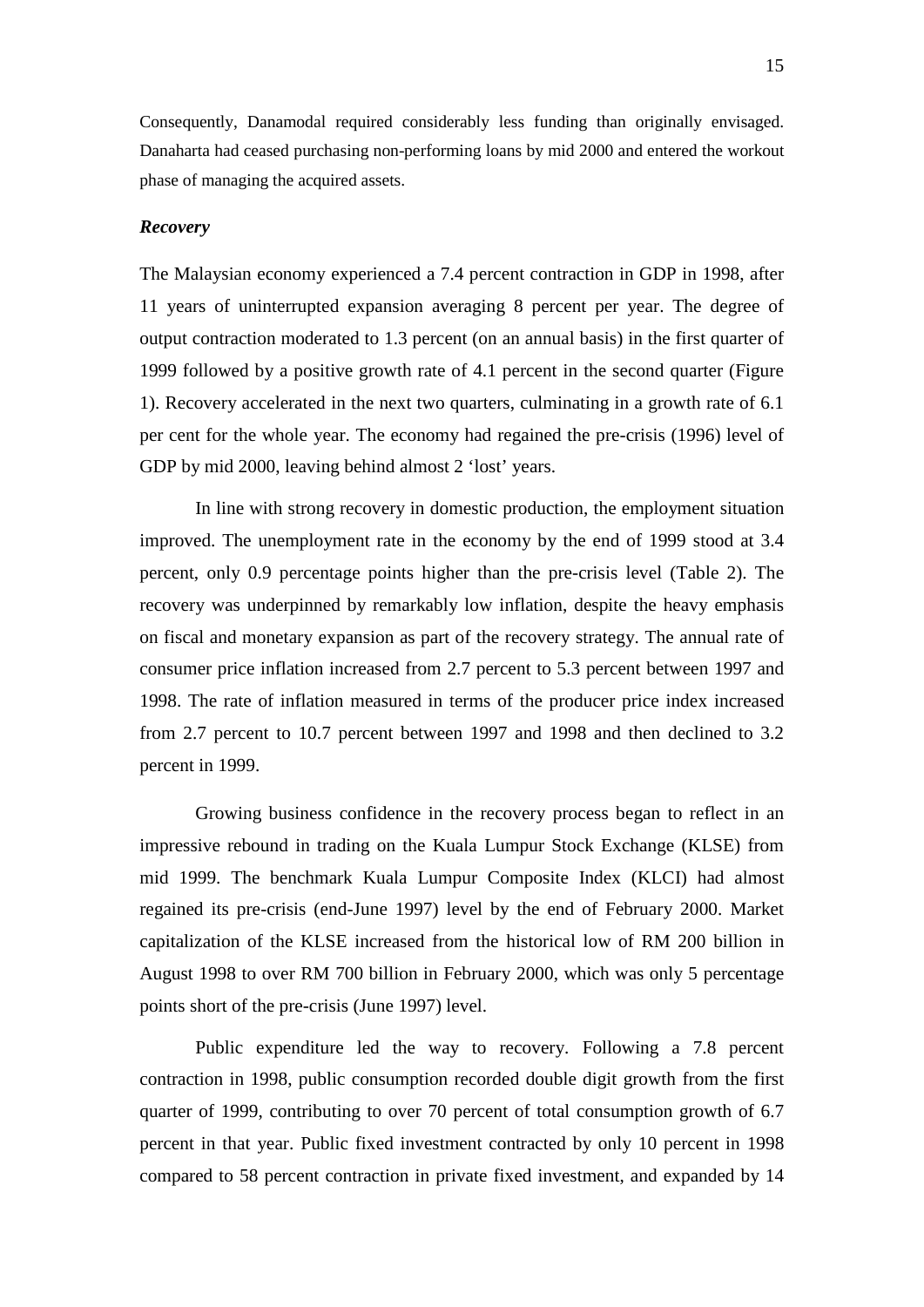percent in a context of continued contraction in private investment (though at a lower rate). Consequently, contraction in total investment slowed to 6 percent compared to 45 percent contraction in the previous year.

Private consumption stabilized in the first half of 1999 and grew strongly in the second half of the year. In the first quarter of 2000 private consumption grew by 14 percent, yielding a 12 percent expansion in total consumption despite a slowing down of public consumption to a mere 1 percent (compared to over 10 percent growth in the 4 previous quarters). Private investment continued to contract in 1999, albeit at a much slower rate (12 percent) compared to a massive contraction (57 percent) in the previous year, and began to recover from mid 2000.

On the production side, signs of recovery emerged first in the services sectors (particularly in financial services) and domestic-market oriented manufacturing. By the second quarter of 1999 recovery had become more broad-based, with exportoriented manufacturing playing a leading role. In 1999 and 2000 growth of exportoriented manufacturing was almost two times faster than domestic-oriented manufacturing. Of the total increment in GDP between these two years, 70 percent came from the manufacturing sector, with almost 47 percent coming from exportoriented manufacturing alone. Thus, the Malaysian experience through the crisis is consistent with the conventional wisdom that greater export-orientation is an important facilitator of economic rebound following a crisis.

Malaysia was able to ride the crisis without building up a massive debt overhang. The end-of-year stock public debt as a share of GDP recorded only a mild increase, from 32 per cent in 1996 to 36 per cent in 2000. Almost 85 per cent of the addition to total debt stock in between 1998 and 2000 came from domestic borrowing. The share of foreign debt in the total stock did increase from, 12 percent to 16.6 percent, but the bulk of it (over 80 percent) was long-term concessionary loans obtained from multilateral financial organizations and foreign governments. By the end of 1999 Malaysia's foreign exchange reserves stood at US\$ 31 billion, providing 300 percent cover for total outstanding short-term debts.

Crisis management behind closed doors could well have involved considerable misallocation of resources. There is indeed anecdotal evidence of some inappropriate rescue operations. There are also unexplained differences in discount rates applied by *Danaharta* to various assisted banks and the criteria used by *Danamodal* in setting priorities in injecting capital. But whether these opaque practices are unique to the capital-control based crisis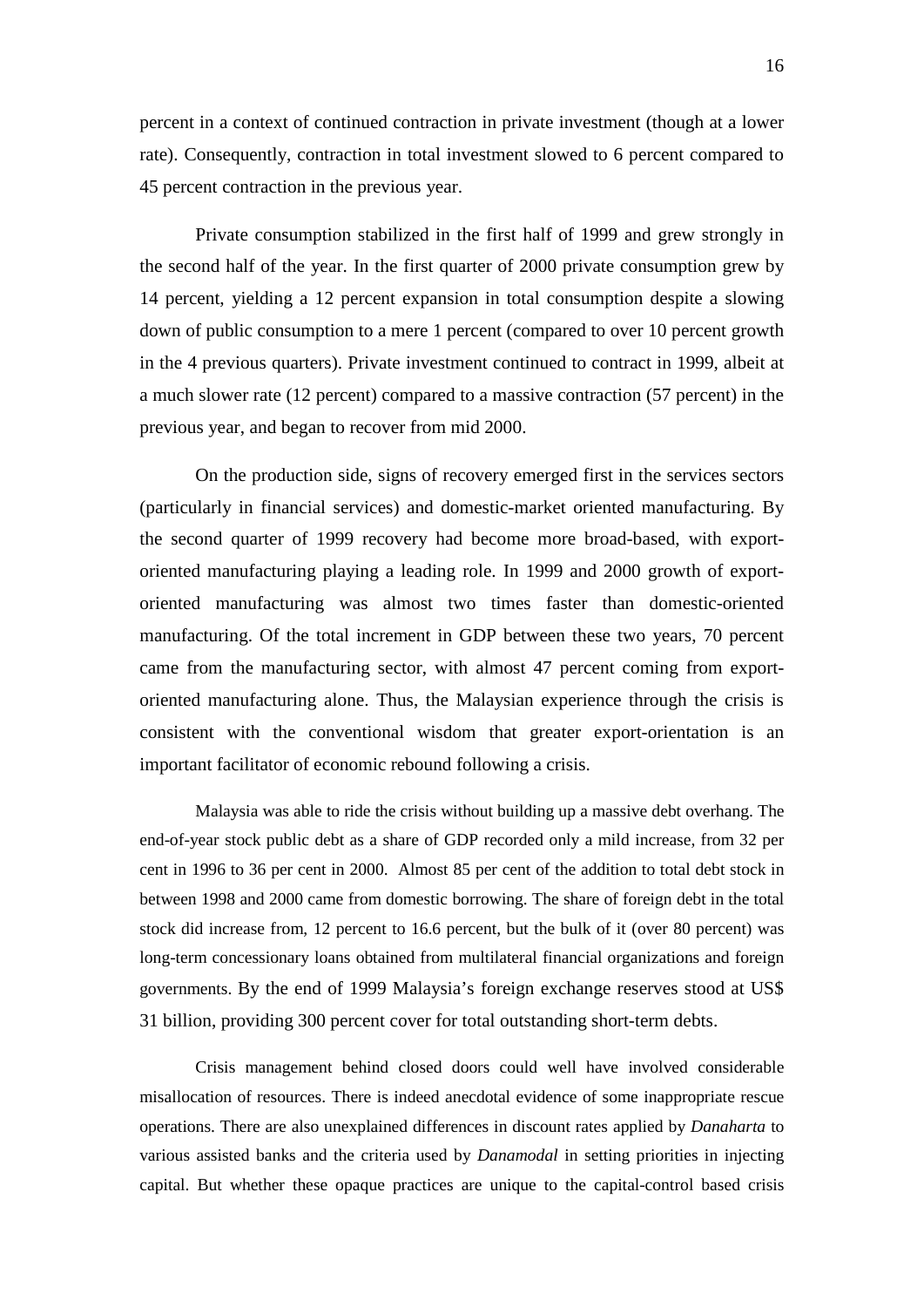management in Malaysia is a debatable issue. Similar concerns have been raised relating to banking and corporate restructuring processes in Thailand, Korea, and Indonesia – countries that are riding the crisis without capital controls. Moreover, one can reasonably argue (along the lines of Krueger and Tornell)<sup>[22](#page-21-0)</sup> that economic gains associated with the speedy implementation of banking and corporate restructuring in Malaysia might have compensated significantly, if not totally, for these alleged costs. Notwithstanding initial grave misgivings, it is now widely acknowledged that the Malaysian authorities have successfully used the shelter provided by capital controls to implement the most effective and far-reaching financial system clean-up among the crisis countries. $^{23}$  $^{23}$  $^{23}$ 

#### **The Global Financial Crisis, 2008-09**

<u>.</u>

The global financial crisis (GFC), triggered by the bursting of a speculative bubble in the US housing market in 2008, percolated to the rest of the world through capital flows, trade flows, and commodity prices. Different countries have been affected differently, depending on the nature of their financial/trade linkages with the rest of the world, the quality of financial institutions and polices. As we will see below, for Malaysia (and other countries in the region), the 'trade shock' was by far the most important.

 Share prices in Malaysia fell sharply in the aftermath of the crisis (by 20% between 2007 and 2009), although the magnitude of the collapse was far less than in the Asian crisis (by 53 per cent between 1996 and 1998) (Table 2). There was also a massive exodus of short-term capital flows, around US\$ 6 billion in  $2009^{24}$  $2009^{24}$  $2009^{24}$  (Table 3). These shocks were however well absorbed by the domestic financial markets, given the ample liquidity in the financial system and the sound banking system and the

<span id="page-21-0"></span> $^{22}$  Anne O. Krueger and Aron Tornell. 1999. The Role of Bank Restructuring in Recovering from Crisis. NBER Working Paper no. 7042 (Cambridge, Mass.: National Bureau of Economic Research, 1999).

<span id="page-21-1"></span><sup>23</sup> Stanley Fisher, *IMF Essays from a Time of Crisis* (Cambridge Mass: MIT Press, 2004); Simon Ogus, 'Malaysian Twilight Zone', *The International Economy* (2000 May/June), pp. 44-47.

<span id="page-21-2"></span> $^{24}$  Much of these outflows occurred in the fourth quarter of 2009, following Lehman Brothers collapse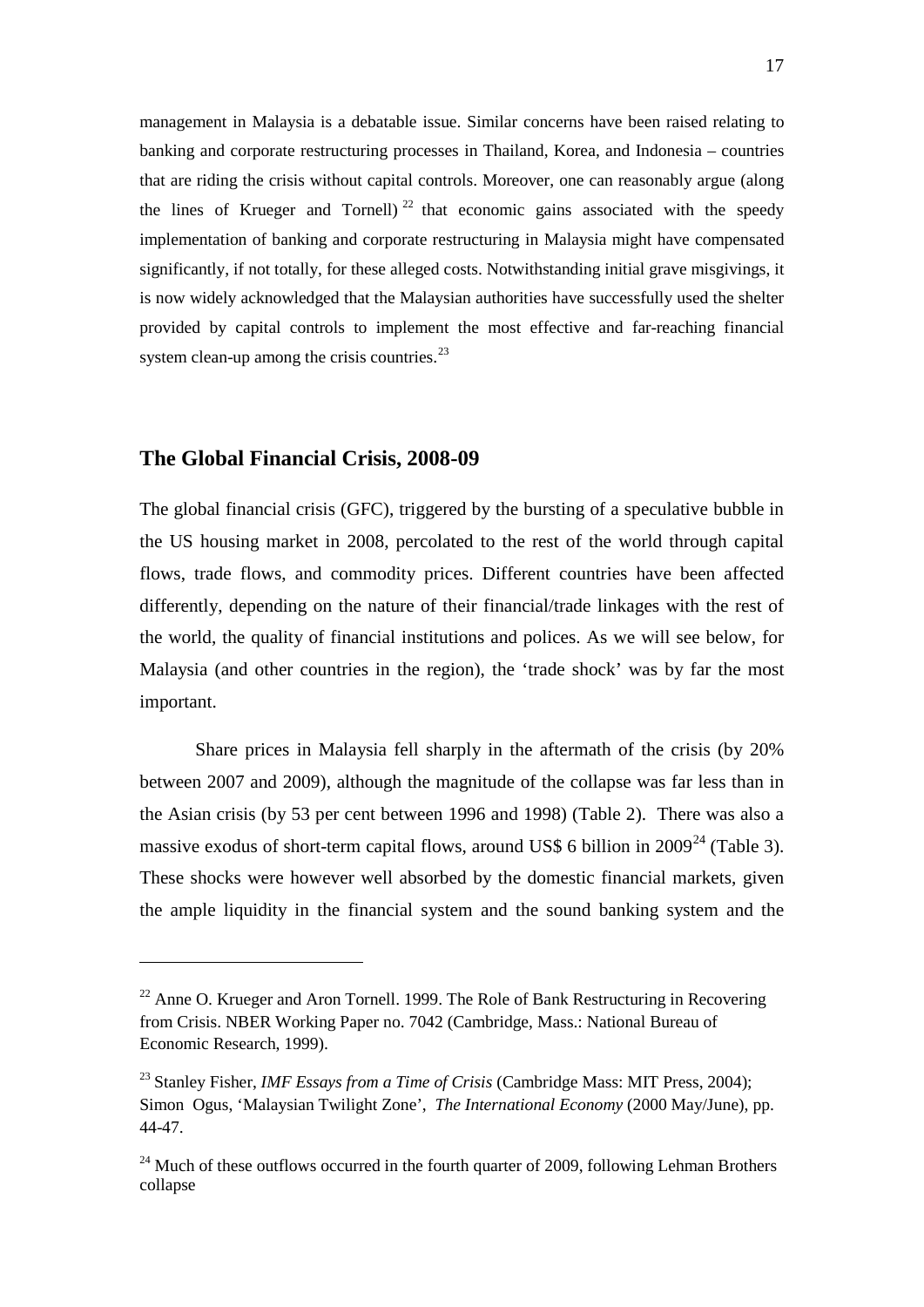strong reserve position of the country. In addition, the broad-based financial sector reforms and capacity building undertaken following the Asian financial crisis had increased the financial sector's resilience to the financial turmoil. [25](#page-22-0) Moreover, Malaysia (and other Southeast Asian countries) had little exposure to collateral debt obligations that originated in the US sub-prime market.<sup>[26](#page-22-1)</sup>

#### **Table 3 about here**

#### **Table 4 about here**

Total earnings from merchandise exports (in US\$ terms) of Malaysia recorded a 9.5% contraction in 2009 compared to the previous year (Table 4). Earnings from primary products commodities fell by 33.1% in 2009 because of a sharp decline in world market process (Palm oil 29.2%, Rubber 57.0%, crude petroleum 51.0%). The relative contribution of primary products to total contraction in export earning was disproportionate to their share in total exports (20%). Manufacturing exports contracted by 19.2%, accounting for nearly 55% of the total contraction in export earnings. Clearly, compared to the mid-1980s crisis, diversification into manufacturing acted as a cushion against the impact of the collapse of primary commodity prices.

 Manufacturing output contracted by -14.6% in 2009 compared to 5.5% growth in the previous year, with export-oriented manufacturing and domesticoriented manufacturing recording -19.0% and -9.8% contractions respectively. Within export oriented manufacturing, sharpest contraction was in electrical goods and electronics and machinery and equipment.

#### *Policy response*

<u>.</u>

Malaysia was the first country in the region to respond to the crisis with monetary expansion. With low inflation, a strong balance of payments position, and healthy

<span id="page-22-0"></span><sup>25</sup> BNM, *Annual report 2010* (Kuala Lumpur: BNM).

<span id="page-22-1"></span><sup>26</sup> Bank for International Settlements, *The International Financial Crisis: Timeline, Impact and Policy Responses in Asia and the pacific* (Hong Kong: BIS Representative Office for Asia and the pacific, 2009).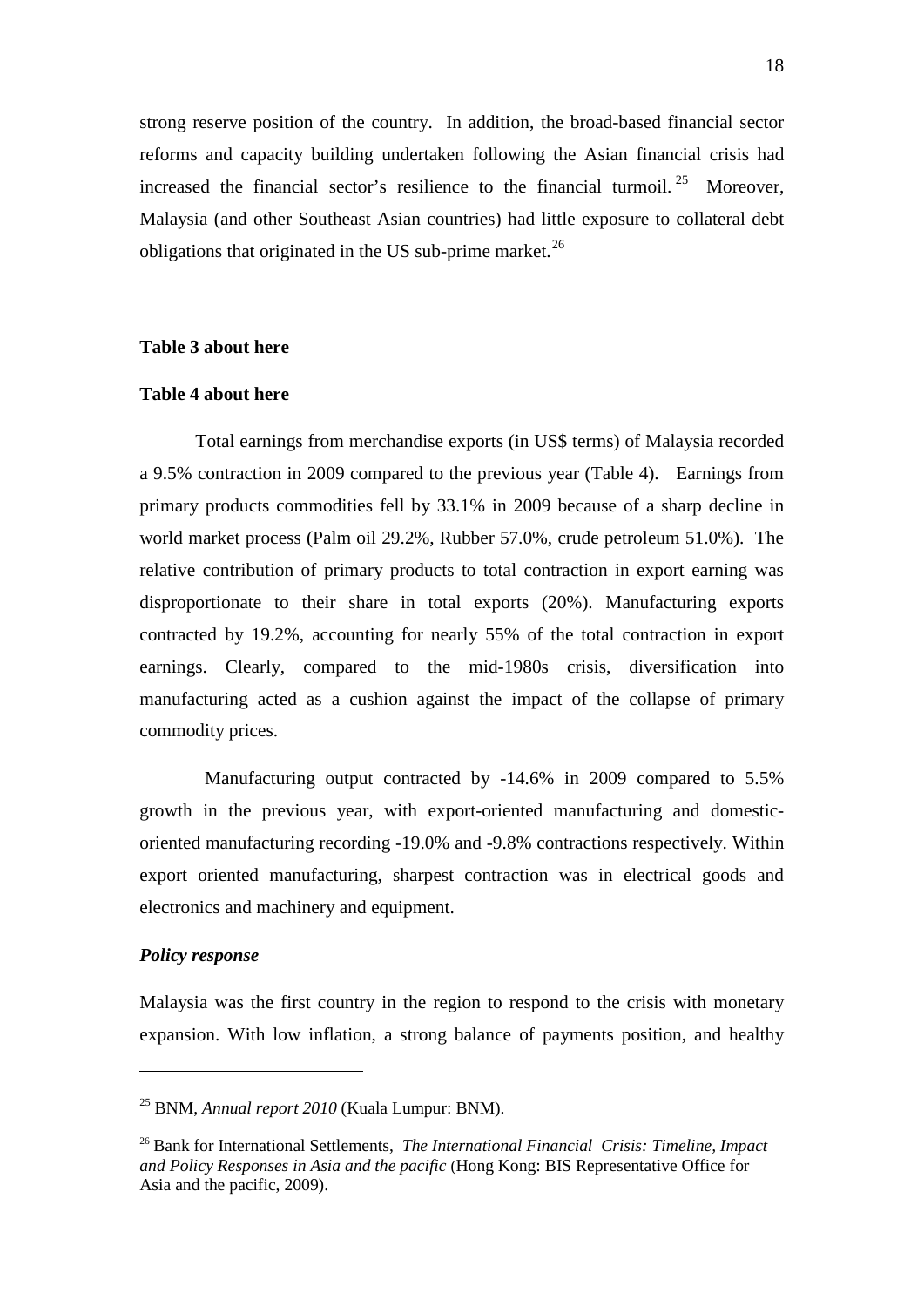balance sheets of the commercial banks, there was ample space for expansionary monetary policy (Table 2). The BNM lowered the overnight policy rate (OPR) from 2.5 per cent in November to 2.0 per cent in February  $2009$  — the lowest ever in Malaysia's monetary policy history. In order to facilitate the transmission of the rate cuts to borrowers, the statutory reserve requirement (SRR) for banks was cut from 4% in December 2008 to 1% in March 2009. Monthly installment payments on floating interest rate loans were immediately reduced to ensure that interest rate cuts led to an increase in borrowers' disposable income and higher domestic consumption. In response to the drying up of US\$ liquidity in the financial system following the Lehman Brothers collapse, BNM also took the initiative to ensure ready availability of foreign currency loans to exporters.

On the fiscal front, the Malaysian government implemented two stimulus packages. The first package introduced on 4 November 2008 involved a direct cash injection amounting to RM7 billion. The second stimulus of RM 60 billion was announced in February 2009; RM 15 billion of which involved direct cash injections, with the remainder taking the form of equity investment by the government investment arm, Khazanah Nasional Berhard, tax incentives, private finance initiatives and government guarantees. The two packages together amounted to 9.6%, GDP, with direct cash injections alone amounting to 3.2% of GDP. The stimulus packages were aimed mainly at developing the rural and agricultural sector, improving the transport system, enhancing public utilities and upgrading industrial infrastructure, education healthcare and housing. The first stimulus package had been fully implemented by the end of 2009, while about 64% of the allocated development expenditure in the second package had been implemented in 2009.

#### *Recovery*

Expansionary monetary policy has been instrumental in cushioning the financial system against capital outflows and share market collapse. Monetary aggregates continue to expand, though at a modest rate (real M1 by 2.3% and M2 1.6% in 2009, compared to 2.4% and 6.0% in 2008). The banking system remains resilient with strong capitalization and sustained asset quality: the risk-weighted capital ratio (RWCR) and core capital ratio (CCR) improved respectively from 12.6% and 10.6%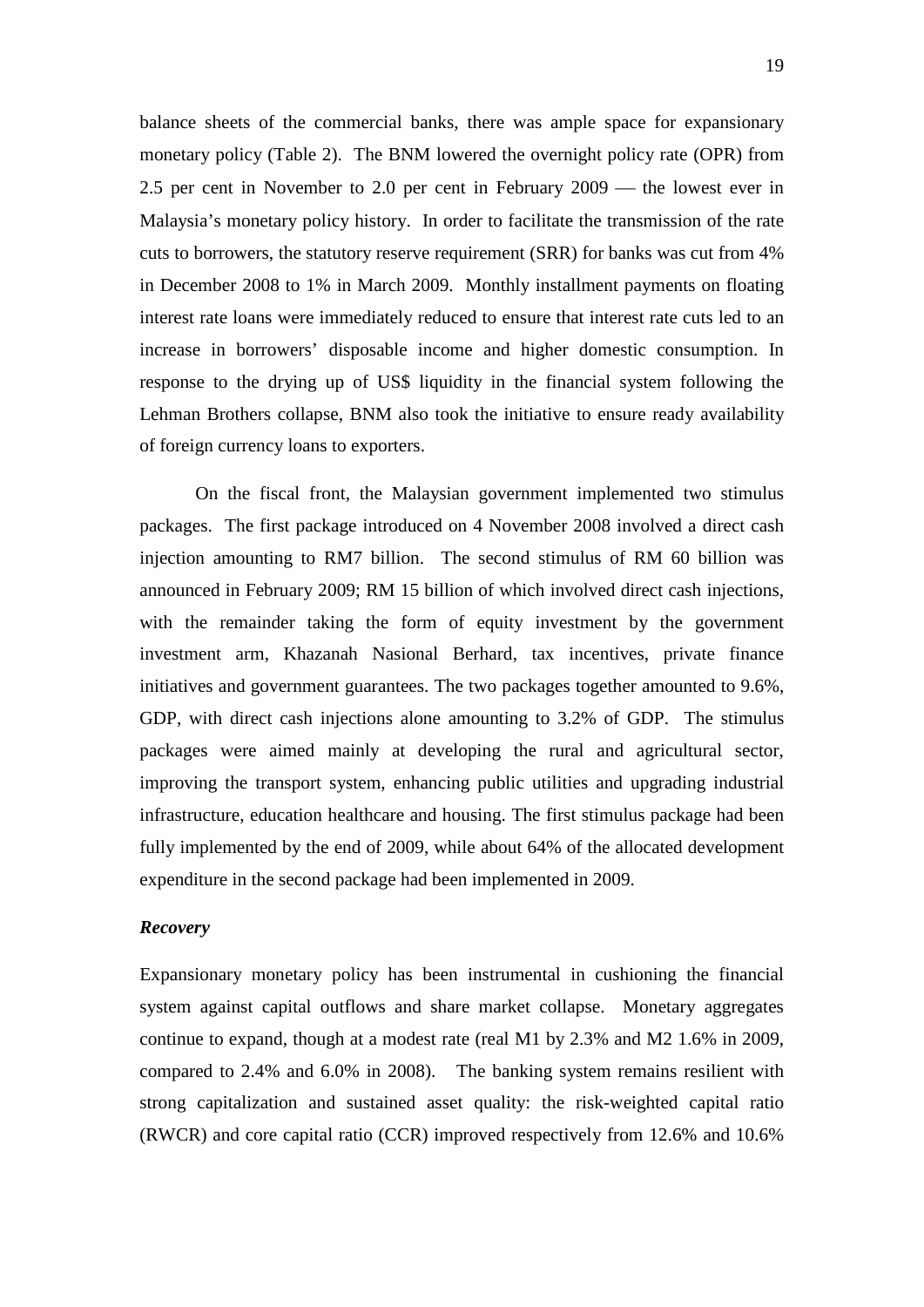at the end of 2008 to 14.3% and 12.7% by July 2009; the non-performing loan ratio remained low, around 2 percent throughout.<sup>[27](#page-24-0)</sup>

A noteworthy feature of the adjustment process was the remarkable stability of the exchange rate, following a mild depreciation in the first two quarters of 2009. A major underlying factor was the resumption of portfolio capital inflows (following the massive outflow following the collapse of Lehman Brothers in September 2009) as investors in developed countries turned to emerging market economies in search of safer investment alternatives. Swift actions taken by BNM to stabilize the domestic financial system would also have played a role in averting capital outflow. Whatever the underlying reasons, the stability of the ringgit provided a congenial setting for the implementation of expansionary monetary and fiscal measures. Therefore, unlike in the 1997-98 crisis, there was no need to resort to capital controls to achieve macroeconomic policy autonomy.

Export contraction continued well into 2010, but domestic demand conditions began to stabilize in the second quarter of 2009 due to higher public spending following the implementation of fiscal stimulus measures and expansion in private consumption. In particular, public investment expanded strongly in 2009, recording a double digit growth of 12.9% (2008: 0.7%) following the introduction of two stimulus packages. Private consumption expenditure remained remarkably resilient to economic contraction.

GDP contracted by 6.2% in the first quarter of 2009 followed by a 3.9% contraction in the second quarter. As the economy begun to recover from the second half of the year, the rate of annual contraction in 2009 tuned out to be 1.7%. The projected growth rate for 2010 is between 2.0-3.0%, almost 2.5% lower than the average annual growth in the five years leading up to the crisis.

.

<span id="page-24-0"></span> $27$  BNM (n. 25 above).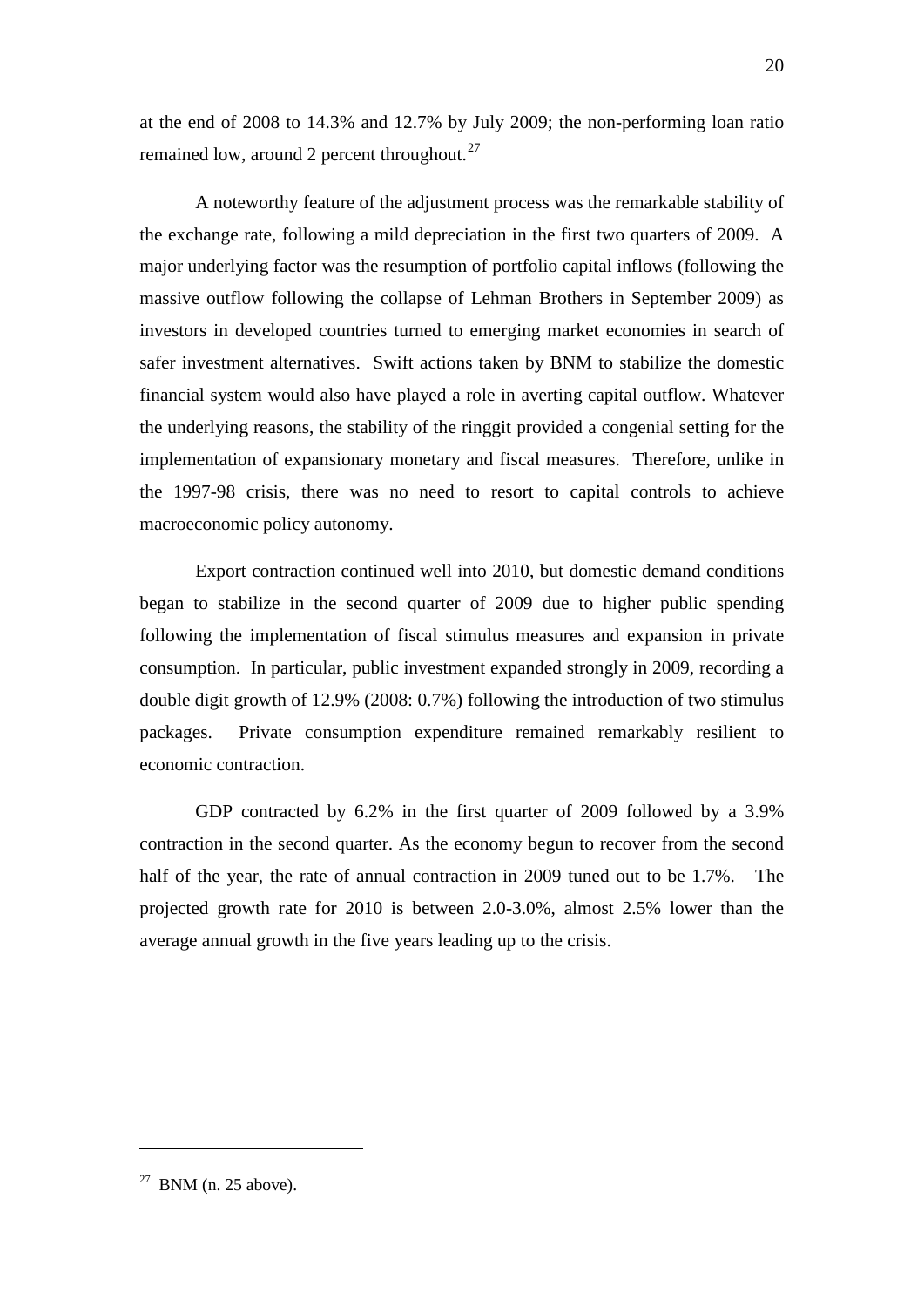#### **Concluding Remarks**

The purpose of this paper has been to examine macroeconomic experiences and policies of Malaysia with emphasis on the three major crisis episodes during the post independence era. We have probed the nature and origin of the macroeconomic shocks and the institutional and ideological influences on policy formulation and the responses of economic agents, placing the three episodes in their historical, economic and political contexts. The three episodes show sharp contrasts in terms the nature and origin of the shocks, and policy responses. Despite this diversity, a number of common themes have emerged from the comparative analysis.

Our findings run counter to the general inference coming from comparative country studies (which simply focused on the average picture pertaining to the entire period under study) that Malaysia had maintained a stellar record of macroeconomic management. The periods leading up to both the mid-1980s crisis and the Asian financial crises provide evidence of a clear departure from the British tradition of fiscal prudence. Macroeconomic excesses propelled by the socio-political agenda of NEP, was a key factor in the country's vulnerability to the external shocks in both cases. Put simply, Malaysia was not an innocent victim of external shocks. The impact of the global financial crisis of 2008 on the Malaysian economy would have been much more severe if it were not for the macroeconomic discipline *imposed* on the Malaysian authorities by the Asian financial crisis.

Fiscal profligacy was the prime cause of macroeconomic imbalances in the lead up to the first two crises; monetary policy remained subservient to fiscal policy. The Malaysian government financed deficits largely from domestic non-bank borrowings without relying excessively on the Central Bank. Thus, unlike what is often the case with central banks in many other developing countries, BNM did not *directly* yield control over money creation to the fiscal authorities. The major factor which deprived BNM of its policy autonomy in the lead up to both crises was massive government-sponsored bank lending, which not only resulted in a buildup of excess liquidity in the economy, fuelling the poverty boom, but also weakened bank balance sheets. In the face of a credit boom that had government backing at the highest political level, BNM turned out to be a bystander to an impending crisis. BNM's control over money supply was weakened by the government's choice to keep the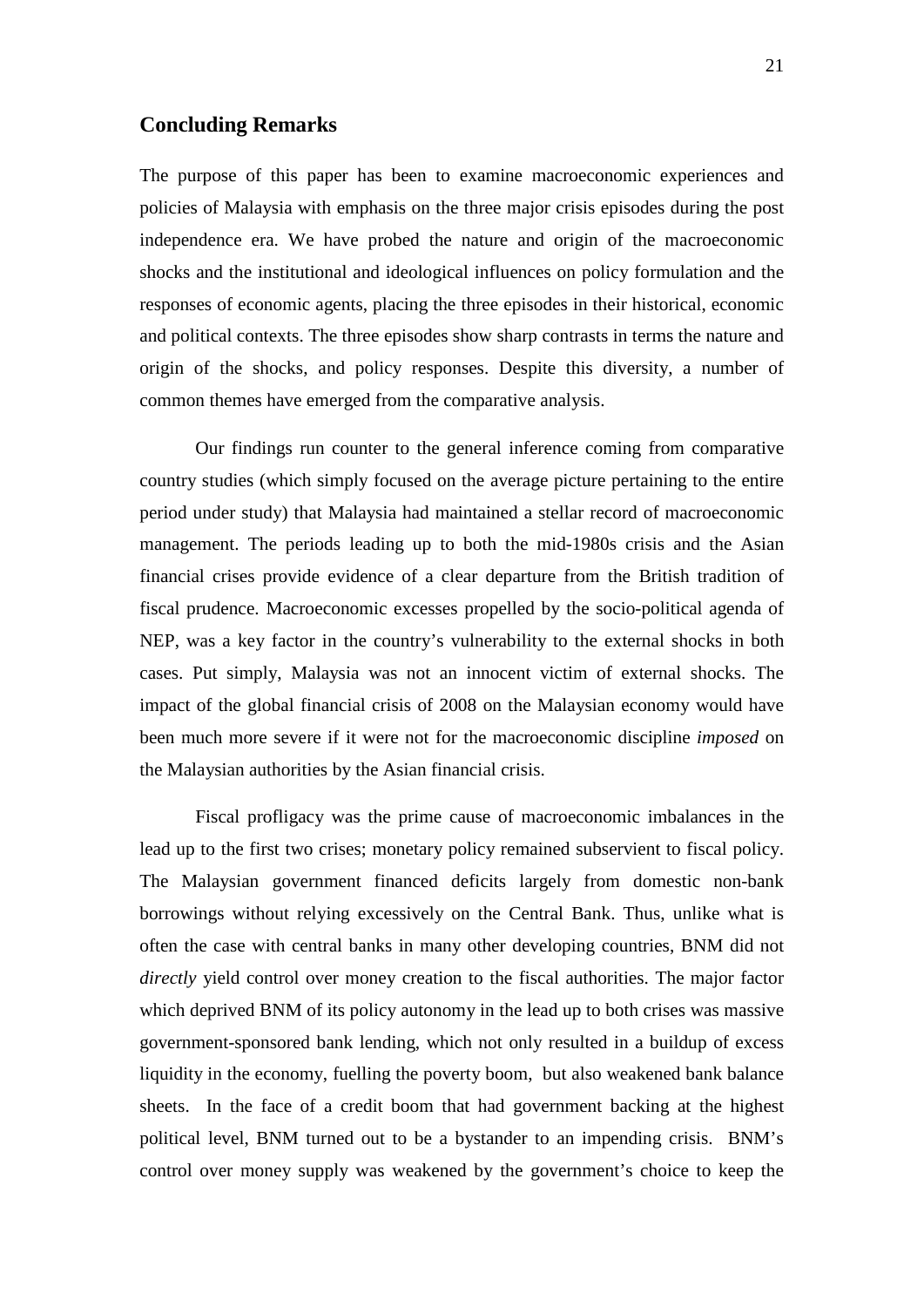exchange rate virtually fixed as an anchor to domestic inflation, thus obliging the central bank to issue money against the presentation of foreign exchange.

The experience over the past few decades clearly show that the present era of economic globalization is prone to periodic turbulence (shocks) that pose severe challenges to the sustainability of economic dynamism of open economies. A key policy challenge for these economies is therefore to design and implement, as an integral part of the overall development strategy, a macroeconomic policy framework capable of cushioning the growth dynamism against these shocks. Our analysis of the three crises episode vividly demonstrates that Malaysia's main macroeconomic policy challenge for setting the stage for speedy graduation from its middle-income status lies in the arena of fiscal policy. Malaysia need a fiscal policy framework carefully designed to ensure expenditures are consistent both with its social objectives and available financing, while providing a disciplinary framework for the spending agents. Such a policy framework is vital not only in its own right to avert fiscal profligacy but also to ensure the monetary policy autonomy of the central bank.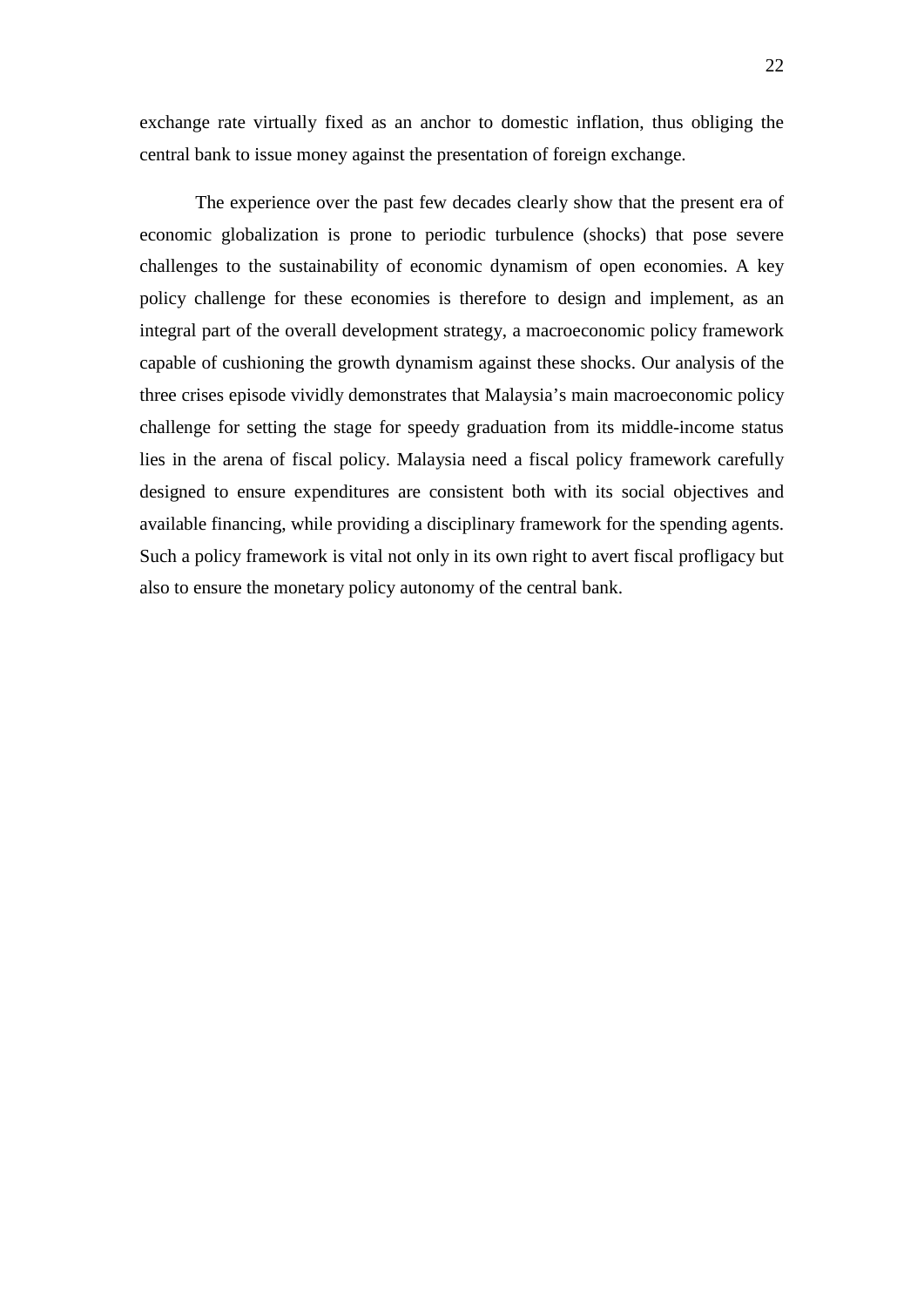**Table 1: Malaysia: Selected Economic Indicator, 1980-1990**

| 1980   | 1981   | 1982    | 1983    | 1984   | 1985   | 1986   | 1987  | 1988  | 1989   | 1990   |
|--------|--------|---------|---------|--------|--------|--------|-------|-------|--------|--------|
| 7.4    | 6.9    | 5.9     | 6.3     | 7.8    | $-1.0$ | 1.0    | 5.4   | 8.9   | 8.7    | 9.8    |
| 6.8    | 9.7    | 5.8     | 3.7     | 4.0    | 0.3    | 0.7    | 0.3   | 2.6   | 2.8    | 2.6    |
|        |        |         |         |        |        |        |       |       |        |        |
| 120    | 119    | 111     | 105     | 111    | 100    | 72     | 87    | 94    | 96     | 97     |
| 166    | 137    | 107     | 131     | 119    | 100    | 110    | 132   | 164   | 139    | 124    |
| 94     | 92     | 79      | 83      | 124    | 100    | 57     | 65    | 89    | 77     | 63     |
| 120    | 109    | 101     | 102     | 98     | 100    | 52     | 57    | 62    | 78     | 55     |
| 126.3  | 109.2  | 101.8   | 101.0   | 109.9  | 100.0  | 81.8   | 97.8  | 97.8  | 100.2  | 101.3  |
|        |        |         |         |        |        |        |       |       |        |        |
| $-1.2$ | $-9.9$ | $-13.4$ | $-11.6$ | $-4.9$ | $-1.9$ | $-0.4$ | 8.3   | 5.2   | $-0.6$ | $-3.9$ |
| 4387   | 4098   | 3768    | 3784    | 3723   | 4912   | 6027   | 7435  | 6527  | 7783   | 7954   |
| 6.7    | 4.7    | 3.8     | 3.6     | 3.4    | 4.4    | 6.3    | 8.7   | 6.6   | 6.1    | 4.6    |
| 2.17   | 2.3    | 2.33    | 2.32    | 2.34   | 2.45   | 2.58   | 2.52  | 2.61  | 2.71   | 2.71   |
| 100.0  | 100.2  | 94.2    | 89.9    | 86.6   | 91.1   | 108.5  | 113.9 | 124.7 | 127.0  | 127.9  |
|        |        |         |         |        |        |        |       |       |        |        |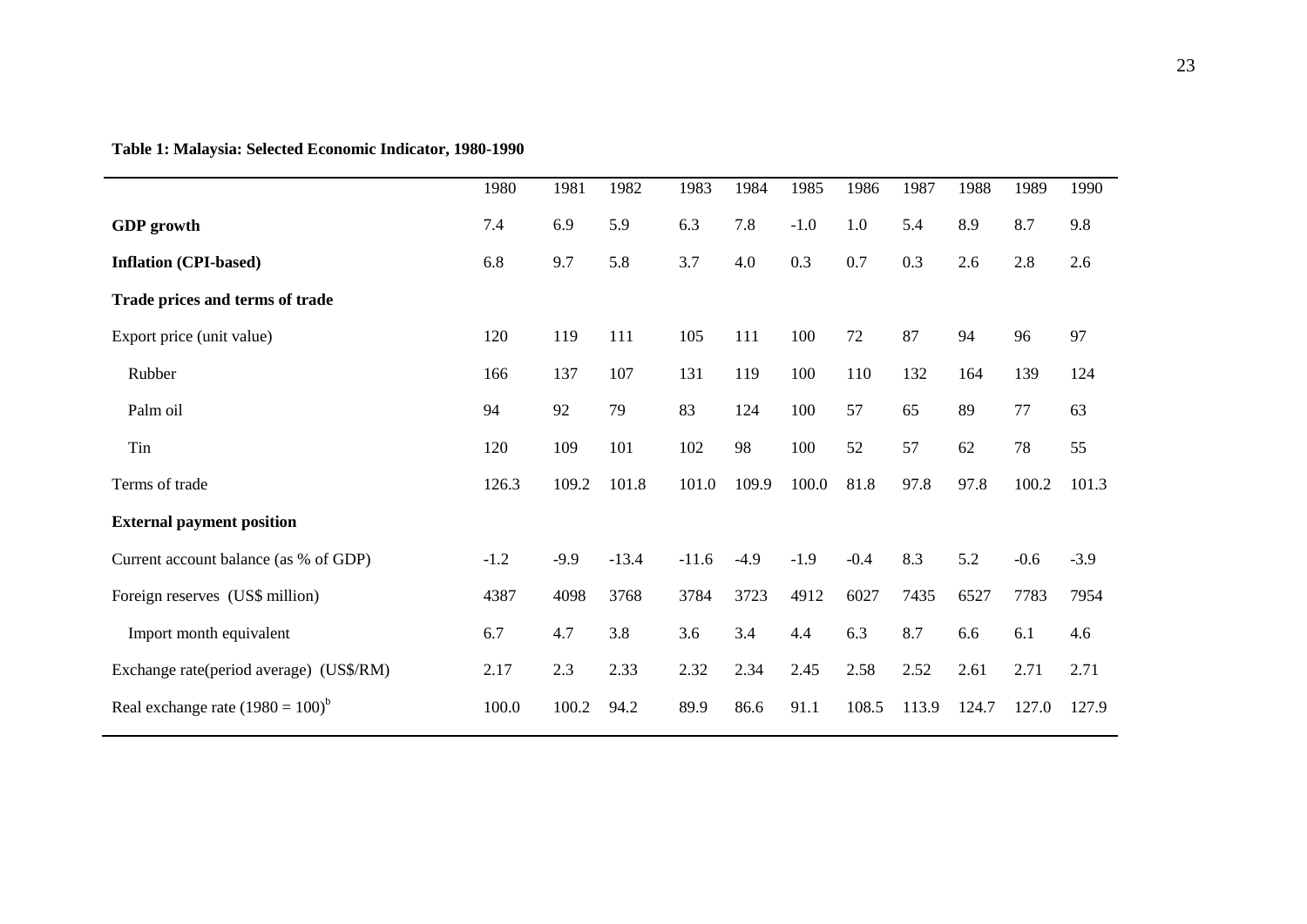| Money supply and bank credit                            |              |              |              |              |              |              |               |               |              |              |              |
|---------------------------------------------------------|--------------|--------------|--------------|--------------|--------------|--------------|---------------|---------------|--------------|--------------|--------------|
| Money supply $(M2)/GDP$ $%$ )                           | 51.5         | 56.1         | 60.1         | 58.0         | 57.6         | 63.1         | 75.8          | 70.8          | 66.2         | 68.3         | 66.9         |
| Real credit to private sector <sup>b</sup> (1980 = 100) | 100.0        | 111.9        | 123.6        | 144.6        | 164.9        | 187.4        | 199.4         | 198.9         | 210.8        | 250.8        | 296.1        |
| <b>Public finance</b> (as % of GDP)                     |              |              |              |              |              |              |               |               |              |              |              |
| Budget deficit                                          | $-11.8$      | $-17.1$      | $-16.3$      | $-12.6$      | $-9.0$       | $-7.4$       | $-9.6$        | $-7.5$        | $-4.3$       | $-5.1$       | $-5.3$       |
| Public debt as % of GDP                                 |              |              |              |              |              |              |               |               |              |              |              |
| Share of foreign-currency debt in total debt (%)        | 44.0<br>26.2 | 54.0<br>36.2 | 66.9<br>45.8 | 73.9<br>52.2 | 72.8<br>56.2 | 82.4<br>56.5 | 103.4<br>62.0 | 103.5<br>50.4 | 98.0<br>41.1 | 88.6<br>36.8 | 87.2<br>35.7 |

Notes: (b) trade-weighted producer price of the ten major trading partners expressed in ringgit relative to domestic price measure by the GDP deflator (An increase implies real depreciation) increase (a decrease) implies real depreciation (appreciation). (b) Based on GDP deflator.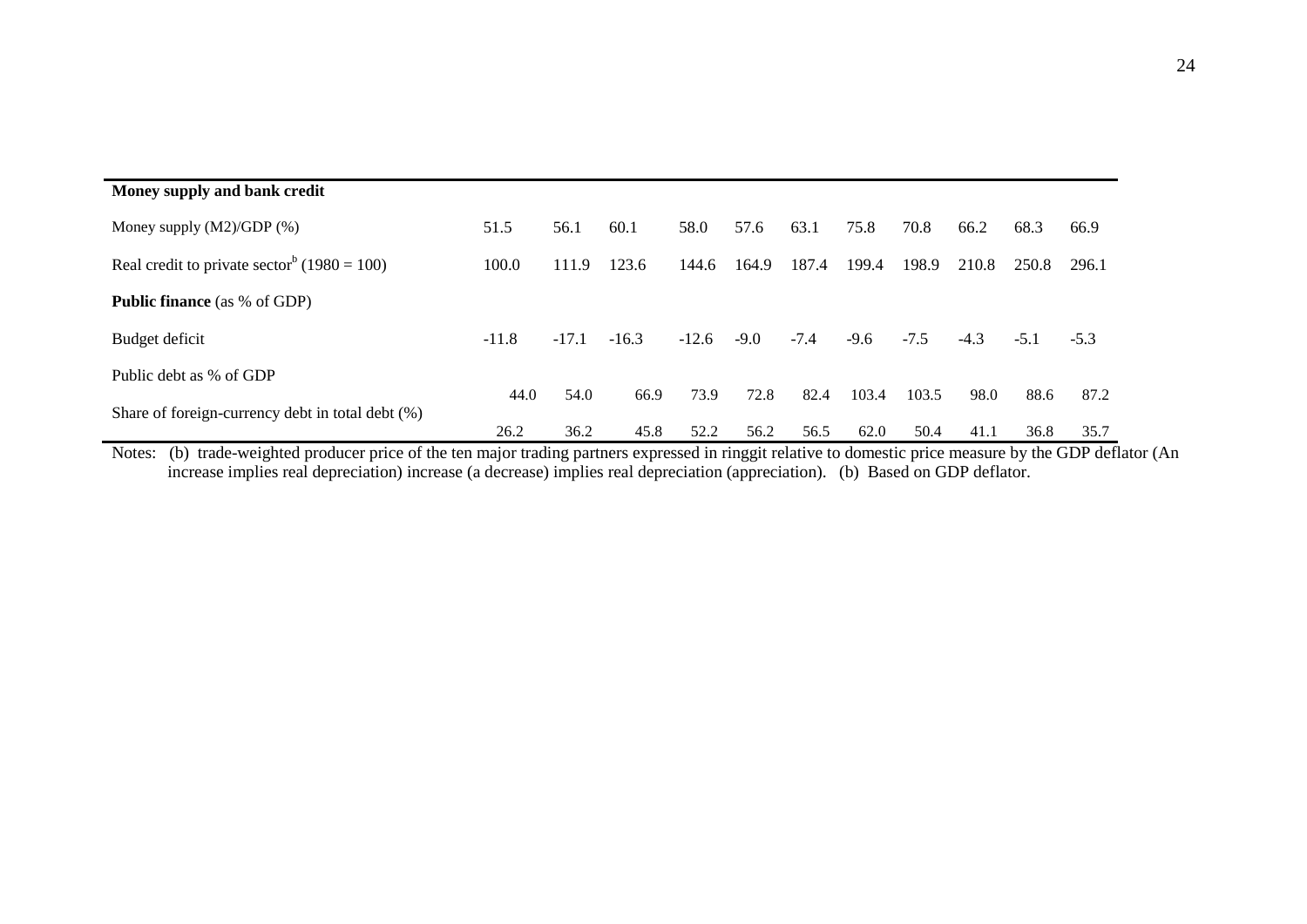|                                                           | 1996  | 1997  | 1998    | 1999    | 2000   | 2001    | 2002    | 2003   | 2004   | 2005   | 2006   | 2007   | 2008   | 2009    | 2010                |
|-----------------------------------------------------------|-------|-------|---------|---------|--------|---------|---------|--------|--------|--------|--------|--------|--------|---------|---------------------|
| Growth of GDP (%)                                         | 10.0  | 7.3   | $-7.4$  | 6.1     | 8.9    | 0.5     | 5.4     | 5.8    | 6.8    | 5.3    | 5.8    | 6.5    | 4.7    | $-1.7$  | 5.0 <sup>g</sup>    |
| Growth by final demand category (%)                       |       |       |         |         |        |         |         |        |        |        |        |        |        |         |                     |
| Consumption                                               | 4.9   | 4.9   | $-10.3$ | 6.7     | 10.5   | 5.4     | 5.5     | 8.2    | 9.4    | 8.5    | 6.4    | 9.7    | 9.0    | 1.2     | $4.4^{8}$           |
| Private                                                   | 6.9   | 4.3   | $-10.8$ | 3.1     | 13.0   | 3.0     | 3.9     | 8.1    | 9.8    | 9.1    | 6.8    | 10.5   | 8.5    | 0.7     | 3.8 <sup>g</sup>    |
| Public                                                    | 0.7   | 7.6   | $-7.8$  | 16.3    | 1.6    | 1.6     | 15.7    | 11.9   | 8.6    | 7.6    | 6.5    | 5.0    | 6.6    | 10.7    | 3.1 <sup>g</sup>    |
| Gross domestic fixed investment                           | 9.7   | 8.4   | $-44.9$ | $-5.9$  | 25.7   | 29.2    | $-9.3$  | 7.9    | $-1.5$ | 6.9    | $-2.5$ | 18.3   | 4.6    | $-5.3$  | 8.7 <sup>g</sup>    |
| Private                                                   | 13.3  | 8.4   | $-57.8$ | $-23.1$ | 32.6   | $-19.9$ | $-15.1$ | 0.4    | 25.8   | 7.6    | 9.2    | 11.8   | 0.8    | $-21.8$ | 0.7 <sup>g</sup>    |
| Public                                                    | 1.1   | 8.6   | $-10$   | 16.3    | 19.4   | 14.5    | 11.2    | 3.9    | $-8.7$ | 3.0    | 5.8    | 7.1    | 0.7    | 12.9    | $9.3^{8}$           |
| Growth of manufacturing production <sup>b</sup> $(\%)$    | 11.1  | 10.6  | $-7.2$  | 12.9    | 25     | $-6.6$  | 4.6     | 9.3    | 11.3   | 3.6    | 4.8    | 2.3    | 0.5    | $-11.2$ | $9.1^h$             |
| Export oriented (weight: 0.52)                            | 8.8   | 13.1  | $-7.7$  | 12.8    | 31     | $-13$   | 5.5     | 8.9    | 15.6   | 11.4   | 10.1   | 0.2    | $-0.6$ | $-19$   | 7.6 <sup>h</sup>    |
| Domestic oriented (weight: 0.48)                          | 16.2  | 14.6  | $-13.4$ | 15.4    | 18.2   | 1.2     | 3.5     | 12.1   | 9.5    | 7.1    | 7.3    | 4.4    | 3.4    | $-9.8$  | 8.8 <sup>h</sup>    |
| <b>Unemployment rate</b>                                  | 2.5   | 2.6   | 3.2     | 3.4     | 3.0    | 3.5     | 3.5     | 3.6    | 3.5    | 3.5    | 3.3    | 3.2    | 3.3    | 3.7     | $\qquad \qquad - -$ |
| Gross domestic saving as % of GDP                         | 42.9  | 43.9  | 48.7    | 47.4    | 46.1   | 41.8    | 42.0    | 42.5   | 43.4   | 42.8   | 43.1   | 42.1   | 42.3   | 36.0    | ---                 |
| Inflation rate (CPI based) (%)                            | 3.4   | 2.8   | 5.2     | 2.8     | 1.5    | 1.4     | 1.8     | 1.2    | 1.4    | 3.1    | 3.6    | 2.0    | 5.4    | 0.6     | 2.0 <sup>g</sup>    |
| Fiscal performance (central government)                   |       |       |         |         |        |         |         |        |        |        |        |        |        |         |                     |
| Budget deficit (central government)/GDP (%)               | 0.7   | 2.4   | $-1.8$  | $-3.2$  | $-6.6$ | $-5.5$  | $-5.8$  | $-5.3$ | $-4.1$ | $-3.6$ | $-3.3$ | $-3.2$ | $-4.8$ | $-7.4$  | $-5.6^{\circ}$      |
| Total public debt/ GDP (%)                                | 35.3  | 31.9  | 36.2    | 35.9    | 36.6   | 41.3    | 45.6    | 44.9   | 45.7   | 43.8   | 42.2   | 41.6   | 41.5   | 48.5    | ---                 |
| Foreign debt/ total public debt (%)                       | 11.7  | 14.4  | 14.5    | 16.6    | 15     | 16.7    | 22      | 19.7   | 16     | 13.1   | 10.3   | 7.3    | 6.6    | 4.3     | $\frac{1}{2}$       |
| Money and credit (end of period)                          |       |       |         |         |        |         |         |        |        |        |        |        |        |         |                     |
| M2/GDP (percent)                                          | 93.9  | 103.7 | 104.7   | 112.6   | 100.0  | 103.4   | 100.9   | 102.5  | 113.4  | 118.9  | 126.7  | 124.1  | 121.9  | 145.6   | ---                 |
| Average bank lending rate (percent)                       | 10.1  | 10.6  | 12.3    | 8.5     | 7.7    | 7.5     | 7.5     | 6.9    | 6      | 6      | 6.1    | 6.7    | 6.7    | 5.5     | $---$               |
| Bank credit to the private sector <sup>c</sup> (1996=100) | 100.0 | 122.8 | 116.9   | 114.0   | 189.0  | 198.3   | 200.0   | 203.7  | 242.1  | 271.9  | 290.9  | 301.2  | 310.0  | 358.6   | $---$               |
| Non-performing loan $(NPLs)^e$ (%)                        | 3.7   | 4.1   | 13.6    | 11      | 9.7    | $---$   | $---$   | $---$  | 6.3    | 5.4    | $---$  | ---    | 4.7    | ---     | ---                 |
| Share market performance                                  |       |       |         |         |        |         |         |        |        |        |        |        |        |         |                     |

**Table 2: Malaysia: Selected economic indicators, 1996-2010a**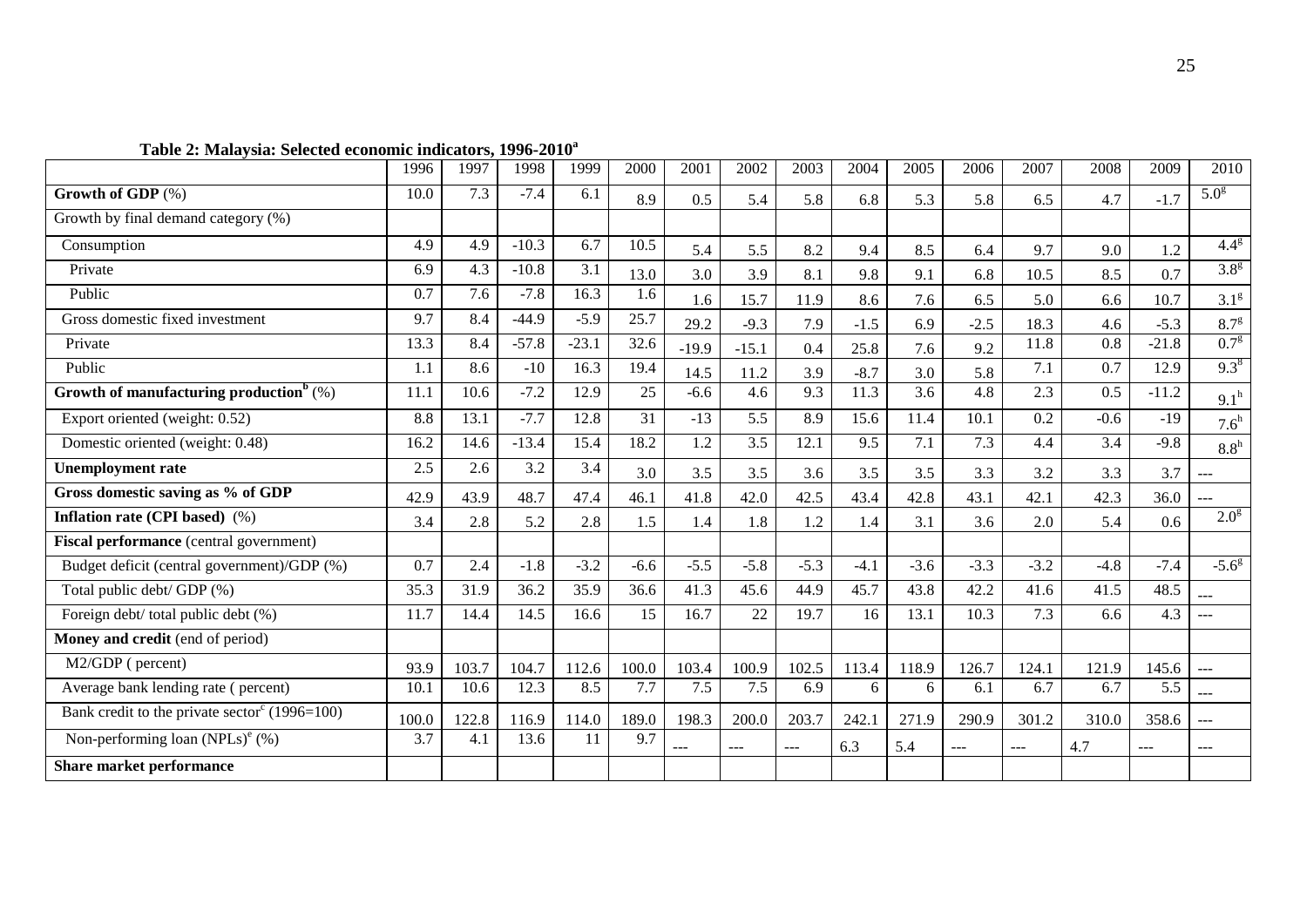| KLSE Composite index $(1977 = 100)$              | 1238   | 594    | 586   | 812   | 696   | 696   | 646   | 794   | 907   | 899   | 1096 | 1445  | 1335  | 1175  | 1283     |
|--------------------------------------------------|--------|--------|-------|-------|-------|-------|-------|-------|-------|-------|------|-------|-------|-------|----------|
| Market capitalization/GDP (%)                    | 318.   | 133.4  | 132.4 | 183.9 | 129.5 | 131.9 | 133.0 | 119.5 | 118.4 | 120.6 | 17.4 | 109.1 | 97.3  | 120.1 |          |
| <b>External transactions</b>                     |        |        |       |       |       |       |       |       |       |       |      |       |       |       |          |
| Current account balance as percent of GDP)       | $-4.4$ | $-5.9$ | 13.2  | 15.9  | 9.0   | 7.9   | 8.0   | 12.1  | 12.1  | 15.0  | 16.7 | 15.9  | 17.5  | 16.5  | $14.3^h$ |
| Foreign reserves (US\$ billion)                  | 27.1   | 20.9   | 25.7  | 30.6  | 28.6  | 29.8  | 33.7  | 44.1  | 66.2  | 70.2  | 82.4 | 101.3 | 91.5  | 96.7  |          |
| Total external debt as percent GDP               | 38.7   | 43.9   | 42.6  | 42.1  | 46.9  | 48.6  | 52.4  | 51.2  | 46.6  | 44.1  | 39.5 | 36.3  | 33.7  | 35.1  |          |
| Short term foreign debt as percent of total debt | 27.9   | 31.6   | 20.0  | 14.3  | 10.9  | 15.0  | 17.3  | 17.8  | 21.9  | 25.3  | 21.4 | 37.5  | 34.5  | 34.2  | $---$    |
| Short-term foreign debt as % of foreign reserves | 40.8   | 71.5   | 33.0  | 19.6  | 16.0  | 22.6  | 24.9  | 19.6  | 17.3  | 18.8  | 14.3 | 22.8  | 24.9  | 24.4  | ---      |
| External debt service ratio                      | 8.9    | 7.4    | 7.2   | 4.9   | 5.6   | 6.0   | 7.2   | 7.9   | 6.2   | 5.6   | 4.0  | 4.8   | 4.7   | 4.8   |          |
| Average exchange rate (ringgit per US\$)         | 2.52   | 2.81   | 3.92  | 3.80  | 3.80  | 3.80  | 3.80  | 3.80  | 3.80  | 3.79  | 3.67 | 3.44  | 3.34  | 3.52  | $3.48^h$ |
| Real exchange rate $(1996 = 100)^f$              | 100    | 103.5  | 129.7 | 128.6 | 127.5 | 126.0 | 122.9 | 127.3 | 133.3 | 127.5 | 26.9 | 131.2 | 137.2 | 126.4 | $---$    |

*Notes*: (a) All growth rates on a yea-on-year basis; (b)Based on manufacturing production index (1993 = 100). (c) The weight attached to each category in the index is given in brackets; (d) End-of-the-year stock of outstanding loans (net of non-performing loans) deflated by the GDP deflato; (e) Nonperforming loans of commercial banks only; ( f) As defined in Note 2 in Table 1; (g) Estimates; (h) Relates to the first six months; --- Data not available.

Source: Compiled from Bank Negara Malaysia: *Monthly Statistical Bulletin*, Malaysian Treasury*: Economic Survey* and IMF: *International Financial Statistics* database.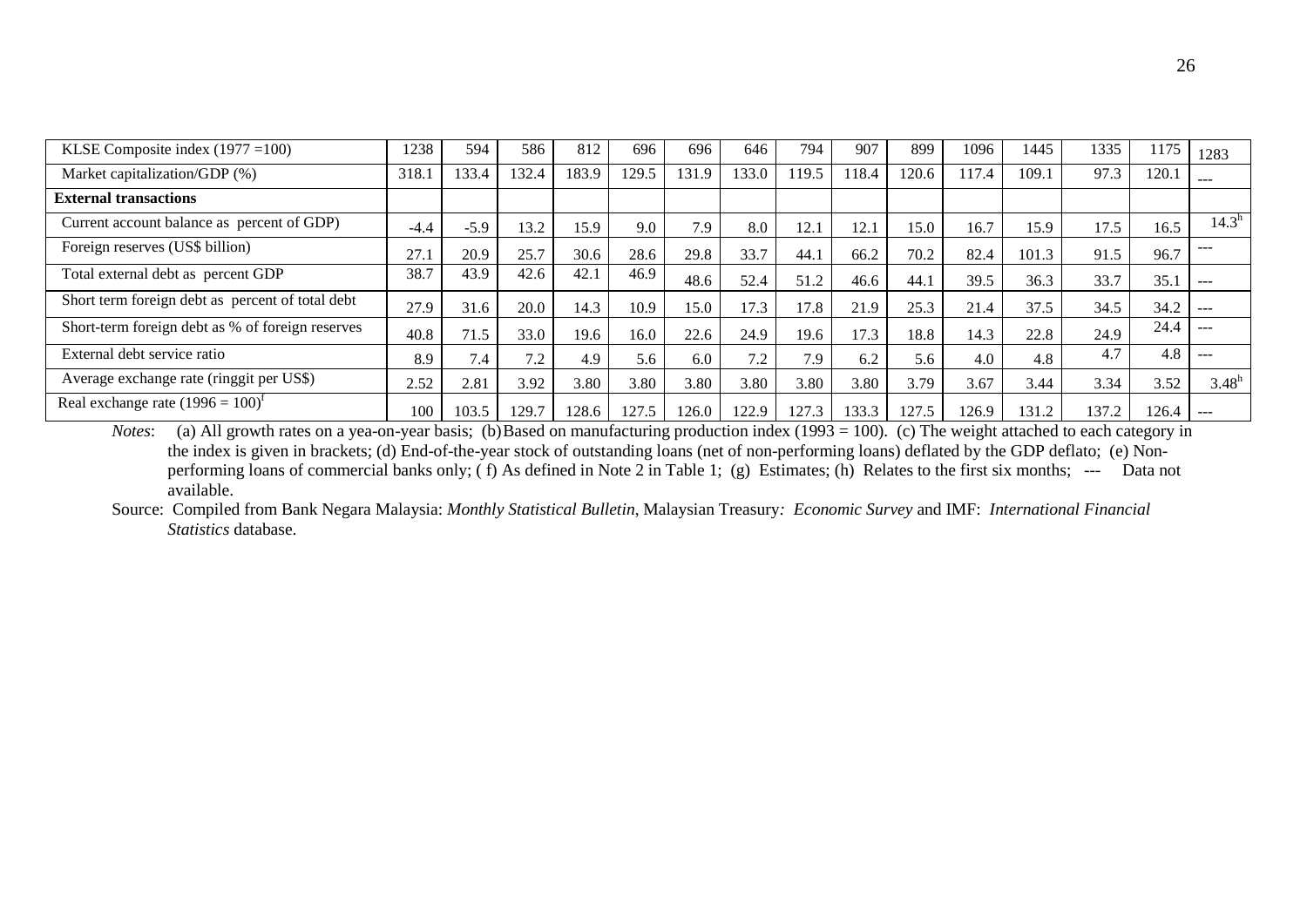|                                    | Composition (%) |      | Annual change | (% )    | Share in<br>export<br>contraction<br>$(\% )$ |
|------------------------------------|-----------------|------|---------------|---------|----------------------------------------------|
|                                    | 2008            | 2009 | 2008          | 2009    | 2009                                         |
| Primary products                   | 23.5            | 20.4 | 36.0          | $-27.6$ | $-38.9$                                      |
| Minerals                           | 13.2            | 10.7 | 41.4          | $-32.2$ | $-25.6$                                      |
| Crude oil                          | 6.6             | 4.6  | 33.0          | $-42.0$ | $-16.6$                                      |
| Liquefied gas                      | 6.1             | 5.6  | 51.2          | $-23.4$ | $-8.7$                                       |
| Agriculture                        | 10.3            | 9.7  | 29.7          | $-21.6$ | $-13.3$                                      |
| Palm oil                           | 6.9             | 6.6  | 43.5          | $-20.9$ | $-8.7$                                       |
| Rubber                             | 1.2             | 0.8  | 10.6          | $-45.0$ | $-3.3$                                       |
| Manufactures                       | 74.1            | 77.8 | 3.8           | $-12.5$ | $-55.7$                                      |
| Electronics                        | 29.5            | 32.4 | $-8.3$        | $-8.6$  | $-15.3$                                      |
| Electrical machinery and appliance | 12.3            | 12.3 | 9.9           | $-16.6$ | $-12.3$                                      |
| Other                              | 2.4             | 1.8  | $-1.7$        | $-37.2$ | $-5.4$                                       |
| Total                              | 100             | 100  | 9.8           | $-16.6$ | $-100.0$                                     |
| US\$ billion                       | 193             | 157  |               |         |                                              |

## **Table 4: Malaysia: merchandise exports, 2007-2009**

Source: Compiled from Bank Negara Malaysia, *Annual Report 2010*,Table A-10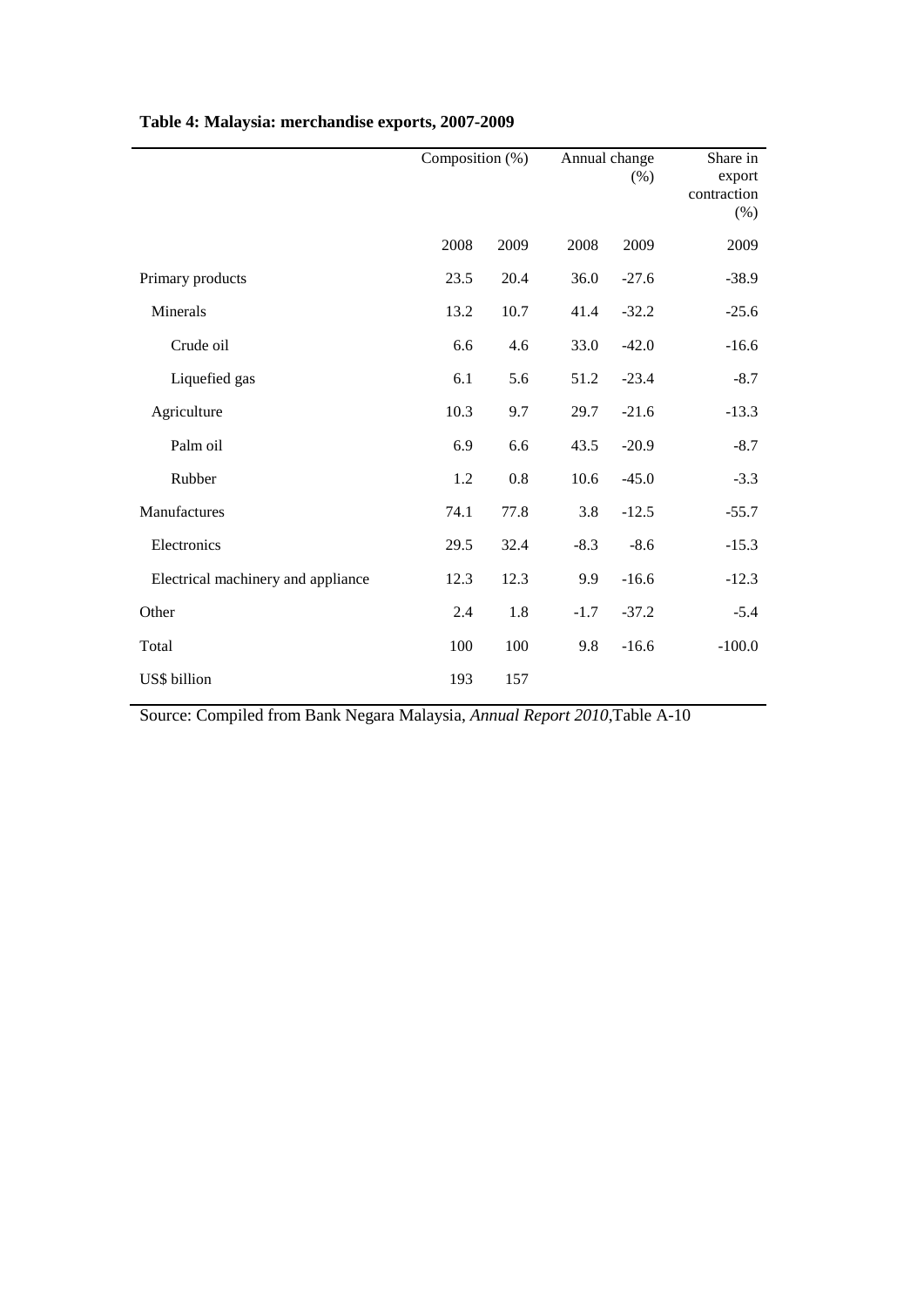#### **Working Papers in Trade and Development List of Papers (including publication details as at 2010)**

- 05/01 RAGHBENDRA JHA, 'Alleviating Environmental Degradation in the Asia-Pacific Region: International cooperation and the role of issue-linkage'
- 05/02 RAGHBENDRA JHA, RAGHAV GAIHA and ANURAG SHARMA, 'Poverty Nutrition Trap in Rural India'
- 05/03 PETER WARR, 'Food Policy and Poverty in Indonesia: A General Equilibrium Analysis'
- 05/04 PETER WARR, 'Roads and Poverty in Rural Laos'
- 05/05 PREMA-CHANDRA ATHUKORALA and BUDY P RESOSUDARMO, 'The Indian Ocean Tsunami: Economic Impact, Disaster Management and Lessons'
- 05/06 PREMA-CHANDRA ATHUKORALA, 'Trade Policy Reforms and the Structure of Protection in Vietnam'
- 05/07 PREMA-CHANDRA ATHUKORALA and NOBUAKI YAMASHITA, 'Production Fragmentation and Trade Integration: East Asia in a Global Context'
- 05/08 ROSS H MCLEOD, 'Indonesia's New Deposit Guarantee Law'
- 05/09 KELLY BIRD and CHRIS MANNING, 'Minimum Wages and Poverty in a Developing Country: Simulations from Indonesia's Household Survey'
- 05/10 HAL HILL, 'The Malaysian Economy: Past Successes, Future Challenges'
- 05/11 ZAHARI ZEN, COLIN BARLOW and RIA GONDOWARSITO, 'Oil Palm in Indonesian Socio-Economic Improvement: A Review of Options'
- 05/12 MEI WEN, 'Foreign Direct Investment, Regional Geographical and Market Conditions, and Regional Development: A Panel Study on China'
- 06/01 JUTHATHIP JONGWANICH, 'Exchange Rate Regimes, Capital Account Opening and Real Exchange Rates: Evidence from Thailand'
- 06/02 ROSS H MCLEOD, 'Private Sector Lessons for Public Sector Reform in Indonesia'
- 06/03 PETER WARR, 'The Gregory Thesis Visits the Tropics'
- 06/04 MATT BENGE and GEORGE FANE, 'Adjustment Costs and the Neutrality of Income Taxes'
- 06/05 RAGHBENDRA JHA, 'Vulnerability and Natural Disasters in Fiji, Papua New Guinea, Vanuatu and the Kyrgyz Republic'
- 06/06 PREMA-CHANDRA ATHUKORALA and ARCHANUN KOHPAIBOON, 'Multinational Enterprises and Globalization of R&D: A Study of U.S-based Firms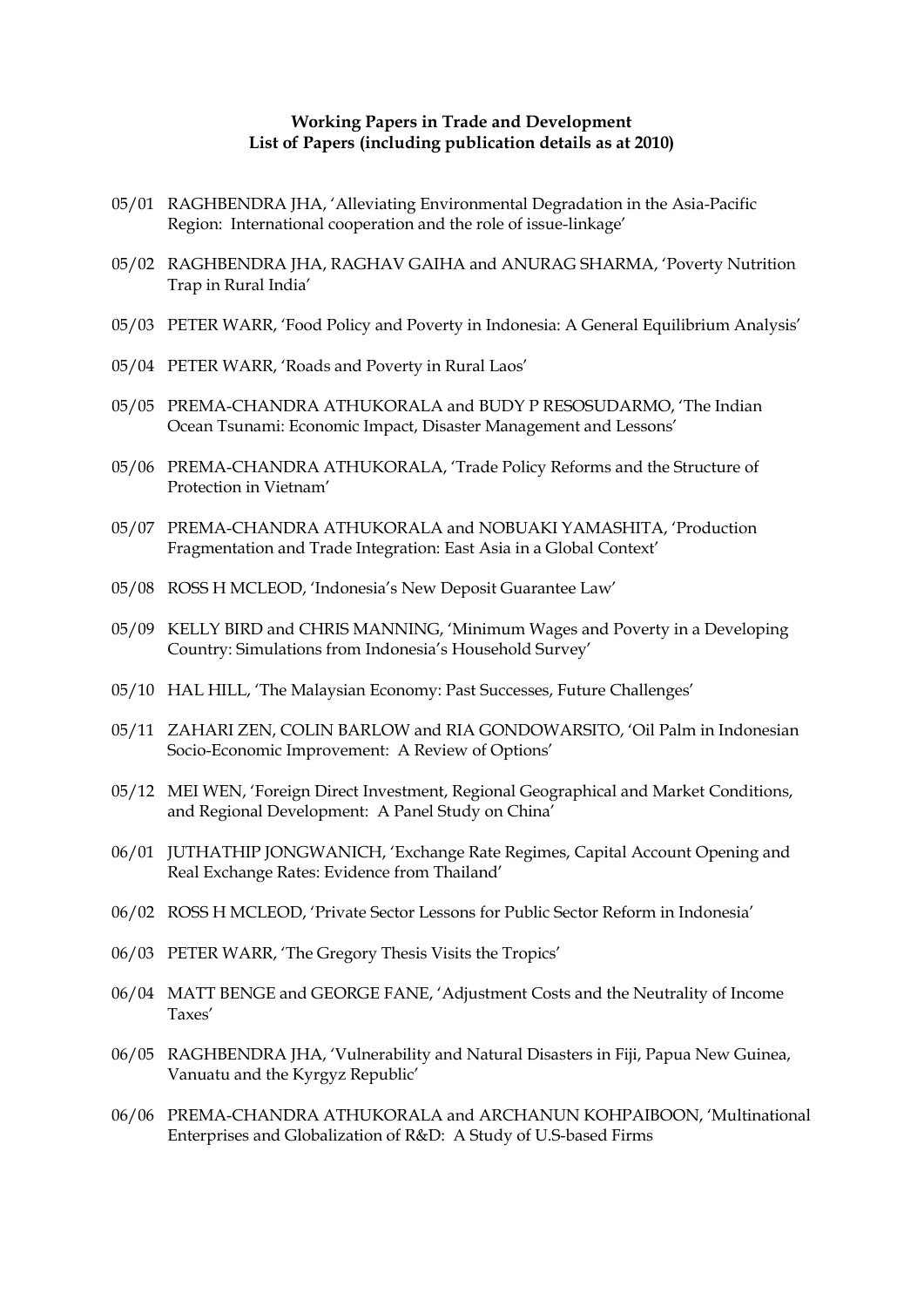- 06/07 SANTANU GUPTA and RAGHBENDRA JHA, 'Local Public Goods in a Democracy: Theory and Evidence from Rural India'
- 06/08 CHRIS MANNING and ALEXANDRA SIDORENKO, 'The Regulation of Professional Migration in ASEAN – Insights from the Health and IT Sectors'
- 06/09 PREMA-CHANDRA ATHUKORALA, 'Multinational Production Networks and the New Geo-economic Division of Labour in the Pacific Rim'
- 06/10 RAGHBENDRA JHA, RAGHAV GAIHA and ANURAG SHARMA, 'On Modelling Variety in Consumption Expenditure on Food'
- 06/11 PREMA-CHANDRA ATHUKORALA, 'Singapore and ASEAN in the New Regional Division of Labour'
- 06/12 ROSS H MCLEOD, 'Doing Business in Indonesia: Legal and Bureaucratic Constraints'
- 06/13 DIONISIUS NARJOKO and HAL HILL, 'Winners and Losers during a Deep Economic Crisis; Firm-level Evidence from Indonesian Manufacturing'
- 06/14 ARSENIO M BALISACAN, HAL HILL and SHARON FAYE A PIZA, 'Regional Development Dynamics and Decentralization in the Philippines: Ten Lessons from a 'Fast Starter''
- 07/01 KELLY BIRD, SANDY CUTHBERTSON and HAL HILL, 'Making Trade Policy in a New Democracy after a Deep Crisis: Indonesia
- 07/02 RAGHBENDRA JHA and T PALANIVEL, 'Resource Augmentation for Meeting the Millennium Development Goals in the Asia Pacific Region'
- 07/03 SATOSHI YAMAZAKI and BUDY P RESOSUDARMO, 'Does Sending Farmers Back to School have an Impact? A Spatial Econometric Approach'
- 07/04 PIERRE VAN DER ENG, 'De-industrialisation' and Colonial Rule: The Cotton Textile Industry in Indonesia, 1820-1941'
- 07/05 DJONI HARTONO and BUDY P RESOSUDARMO, 'The Economy-wide Impact of Controlling Energy Consumption in Indonesia: An Analysis Using a Social Accounting Matrix Framework'
- 07/06 W MAX CORDEN, 'The Asian Crisis: A Perspective after Ten Years'
- 07/07 PREMA-CHANDRA ATHUKORALA, 'The Malaysian Capital Controls: A Success Story?
- 07/08 PREMA-CHANDRA ATHUKORALA and SATISH CHAND, 'Tariff-Growth Nexus in the Australian Economy, 1870-2002: Is there a Paradox?,
- 07/09 ROD TYERS and IAN BAIN, 'Appreciating the *Renbimbi*'
- 07/10 PREMA-CHANDRA ATHUKORALA, 'The Rise of China and East Asian Export Performance: Is the Crowding-out Fear Warranted?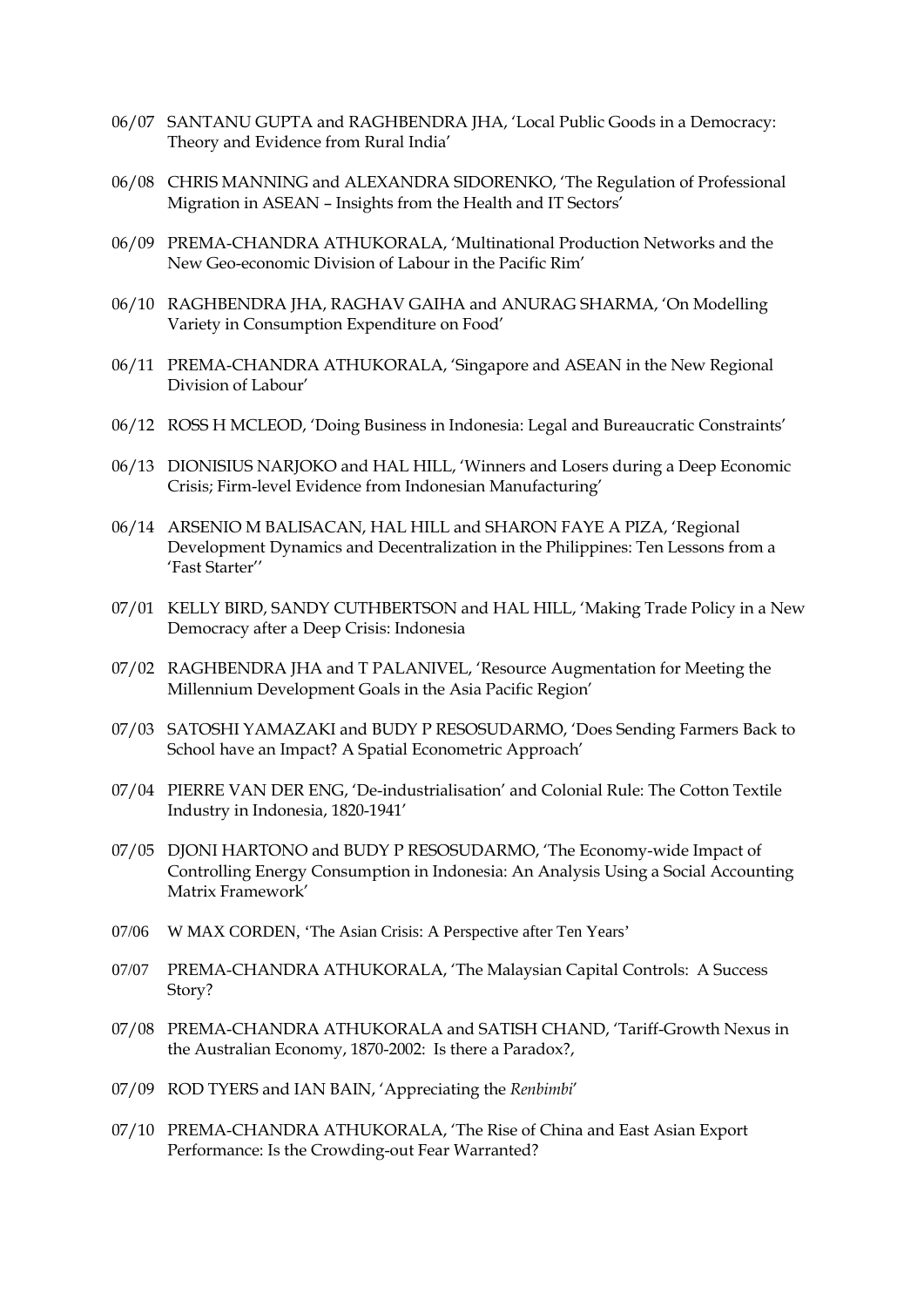- 08/01 RAGHBENDRA JHA, RAGHAV GAIHA AND SHYLASHRI SHANKAR, 'National Rural Employment Guarantee Programme in India — A Review'
- 08/02 HAL HILL, BUDY RESOSUDARMO and YOGI VIDYATTAMA, 'Indonesia's Changing Economic Geography'
- 08/03 ROSS H McLEOD, 'The Soeharto Era: From Beginning to End'
- 08/04 PREMA-CHANDRA ATHUKORALA, 'China's Integration into Global Production Networks and its Implications for Export-led Growth Strategy in Other Countries in the Region'
- 08/05 RAGHBENDRA JHA, RAGHAV GAIHA and SHYLASHRI SHANKAR, 'National Rural Employment Guarantee Programme in Andhra Pradesh: Some Recent Evidence'
- 08/06 NOBUAKI YAMASHITA, 'The Impact of Production Fragmentation on Skill Upgrading: New Evidence from Japanese Manufacturing'
- 08/07 RAGHBENDRA JHA, TU DANG and KRISHNA LAL SHARMA, 'Vulnerability to Poverty in Fiji'
- 08/08 RAGHBENDRA JHA, TU DANG, ' Vulnerability to Poverty in Papua New Guinea'
- 08/09 RAGHBENDRA JHA, TU DANG and YUSUF TASHRIFOV, 'Economic Vulnerability and Poverty in Tajikistan'
- 08/10 RAGHBENDRA JHA and TU DANG, 'Vulnerability to Poverty in Select Central Asian Countries'
- 08/11 RAGHBENDRA JHA and TU DANG, 'Vulnerability and Poverty in Timor- Leste′
- 08/12 SAMBIT BHATTACHARYYA, STEVE DOWRICK and JANE GOLLEY, 'Institutions and Trade: Competitors or Complements in Economic Development?
- 08/13 SAMBIT BHATTACHARYYA, 'Trade Liberalizaton and Institutional Development'
- 08/14 SAMBIT BHATTACHARYYA, 'Unbundled Institutions, Human Capital and Growth'
- 08/15 SAMBIT BHATTACHARYYA, 'Institutions, Diseases and Economic Progress: A Unified Framework'
- 08/16 SAMBIT BHATTACHARYYA, 'Root causes of African Underdevelopment'
- 08/17 KELLY BIRD and HAL HILL, 'Philippine Economic Development: A Turning Point?'
- 08/18 HARYO ASWICAHYONO, DIONISIUS NARJOKO and HAL HILL, 'Industrialization after a Deep Economic Crisis: Indonesia'
- 08/19 PETER WARR, 'Poverty Reduction through Long-term Growth: The Thai Experience'
- 08/20 PIERRE VAN DER ENG, 'Labour-Intensive Industrialisation in Indonesia, 1930-1975: Output Trends and Government policies'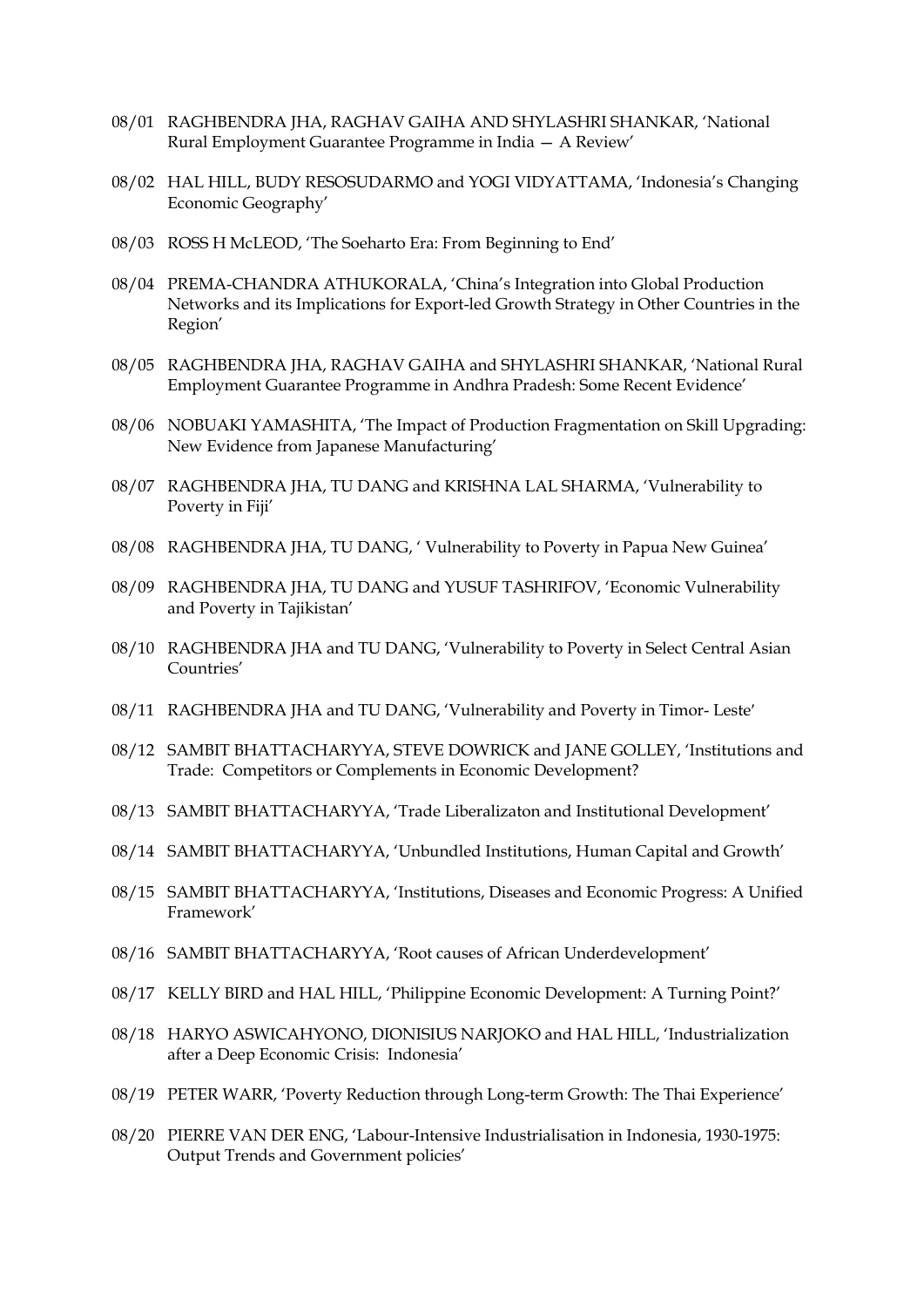- 08/21 BUDY P RESOSUDARMO, CATUR SUGIYANTO and ARI KUNCORO, 'Livelihood Recovery after Natural Disasters and the Role of Aid: The Case of the 2006 Yogyakarta Earthquake'
- 08/22 PREMA-CHANDRA ATHUKORALA and NOBUAKI YAMASHITA, 'Global Production Sharing and US-China Trade Relations'
- 09/01 PIERRE VAN DER ENG, ' Total Factor Productivity and the Economic Growth in Indonesia'
- 09/02 SAMBIT BHATTACHARYYA and JEFFREY G WILLIAMSON, 'Commodity Price Shocks and the Australian Economy since Federation'
- 09/03 RUSSELL THOMSON, 'Tax Policy and the Globalisation of R & D'
- 09/04 PREMA-CHANDRA ATHUKORALA, 'China's Impact on Foreign Trade and Investment in other Asian Countries'
- 09/05 PREMA-CHANDRA ATHUKORALA, 'Transition to a Market Economy and Export Performance in Vietnam'
- 09/06 DAVID STERN, 'Interfuel Substitution: A Meta-Analysis'
- 09/07 PREMA-CHANDRA ATHUKORALA and ARCHANUN KOHPAIBOON, 'Globalization of R&D US-based Multinational Enterprises'
- 09/08 PREMA-CHANDRA ATHUKORALA, 'Trends and Patterns of Foreign Investments in Asia: A Comparative Perspective'
- 09/09 PREMA-CHANDRA ATHUKORALA and ARCHANUN KOHPAIBOON,' Intra-Regional Trade in East Asia: The Decoupling Fallacy, Crisis, and Policy Challenges'
- 09/10 PETER WARR, 'Aggregate and Sectoral Productivity Growth in Thailand and Indonesia'
- 09/11 WALEERAT SUPHANNACHART and PETER WARR, 'Research and Productivity in Thai Agriculture'
- 09/12 PREMA-CHANDRA ATHUKORALA and HAL HILL, 'Asian Trade: Long-Term Patterns and Key Policy Issues'
- 09/13 PREMA-CHANDRA ATHUKORALA and ARCHANUN KOHPAIBOON, 'East Asian Exports in the Global Economic Crisis: The Decoupling Fallacy and Post-crisis Policy Challenges'.
- 09/14 PREMA-CHANDRA ATHUKORALA, 'Outward Direct Investment from India'
- 09/15 PREMA-CHANDRA ATHUKORALA, 'Production Networks and Trade Patterns: East Asia in a Global Context'
- 09/16 SANTANU GUPTA and RAGHBENDRA JHA, 'Limits to Citizens' Demand in a Democracy'